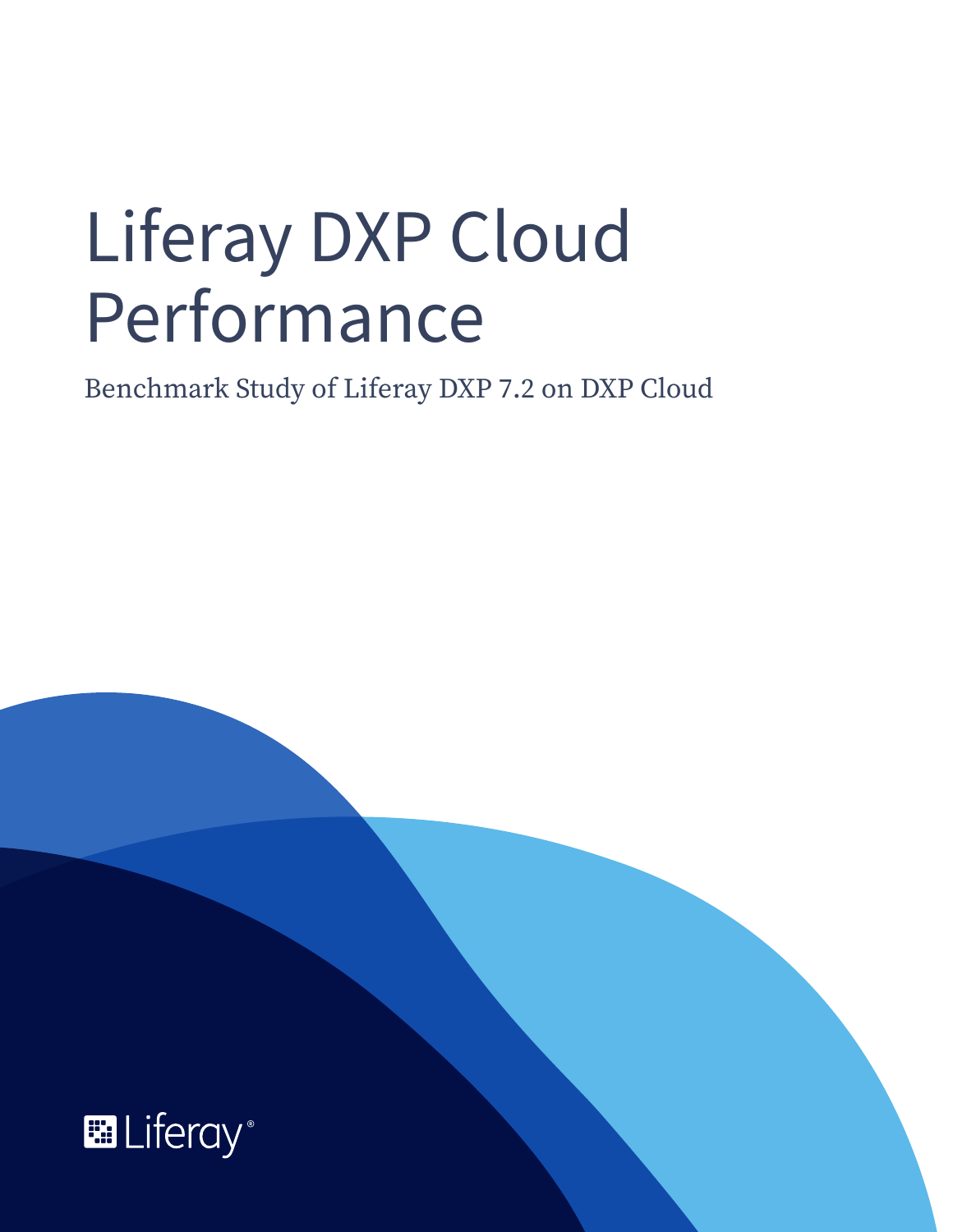# **Table of Contents**

| Collaboration centric scenarios 3               |
|-------------------------------------------------|
| Content and document management scenario 3      |
| Benchmark Configuration and Methodology 4       |
| DXP Cloud Configurations  4                     |
|                                                 |
|                                                 |
|                                                 |
| Collaboration Centric Scenarios 12              |
| Message Boards12                                |
|                                                 |
| Content and Document Management14               |
|                                                 |
|                                                 |
|                                                 |
|                                                 |
| Transaction Centric Scenarios 16                |
| Collaboration Centric Scenarios 18              |
|                                                 |
| Content and Document Management Test Results 23 |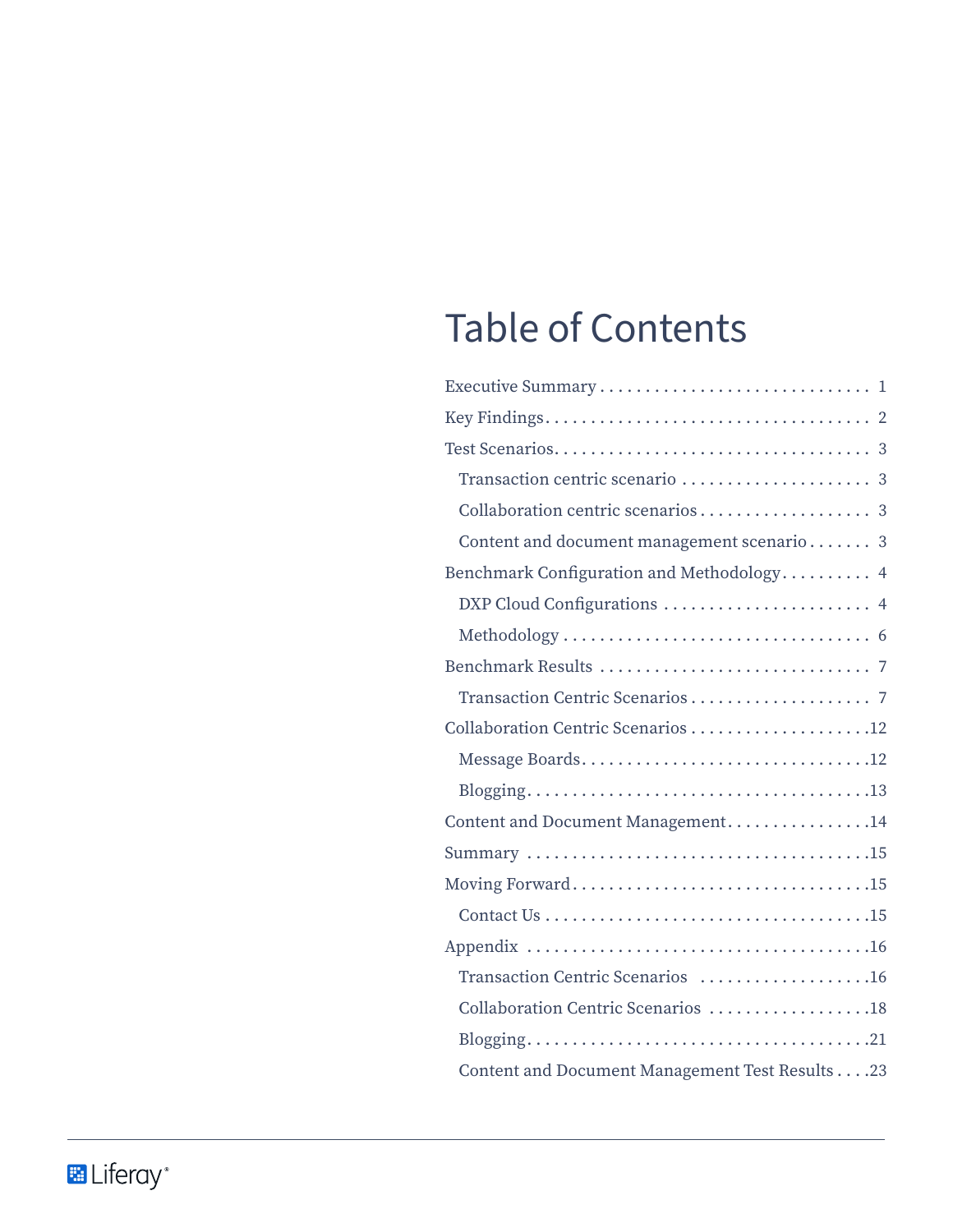### <span id="page-2-0"></span>Executive Summary

Liferay DXP (Digital Experience Platform) is a software used to create, manage, and optimize digital experiences across multiple customer touchpoints. DXP Cloud allows organizations to deploy, manage, and scale Liferay DXP projects in the cloud. Designed to be a solid foundation for an organization's digital experience initiatives, it helps set up elastic deployments, DevOps practices, CI/CD pipeline, backups & restore, and networking.



To demonstrate the scalability of DXP Cloud, the Liferay engineering team performed intensive testing in a collection of use cases and project configurations, including infrastructure portal, collaboration, and content management. These tests utilized the virtualized hardware resources of the typical DXP Cloud sizing.

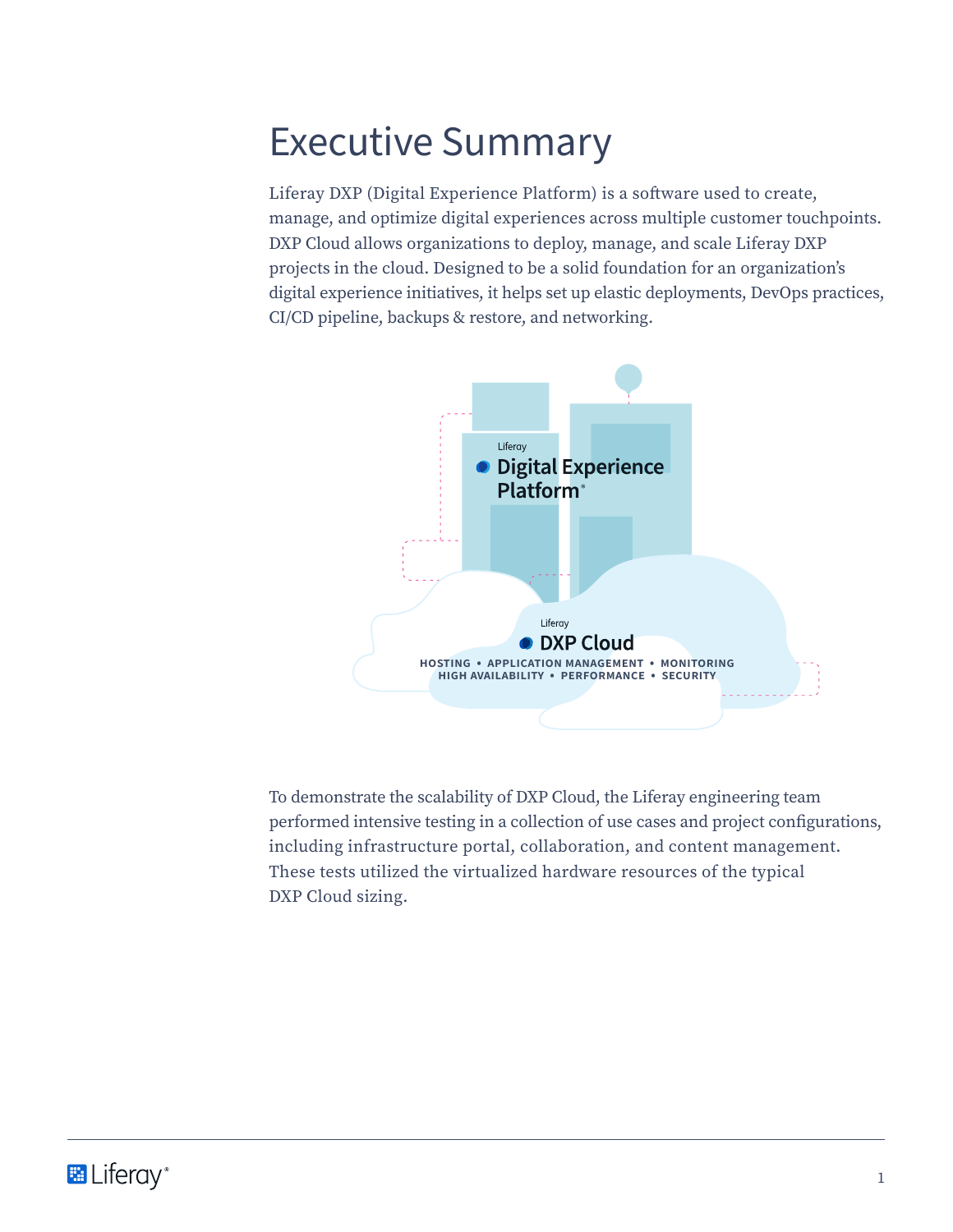<span id="page-3-0"></span>The goals of this study were to:

- Determine the maximum number of concurrent virtual users supportable by the Standard Availability configuration, with one Liferay DXP instance in the Production Environment, and the High Availability configuration, with two Liferay DXP instances, across defined test cases.
- Demonstrate scalability and performance improvements when comparing the Standard Availability configuration to the High Availability configuration.
- Provide statistics to help Liferay Global Services, Liferay DXP Cloud customers, and Liferay Service Partners during capacity planning.

To help accurately demonstrate "enterprise scale," this study was commissioned with:

- 100,000 total users
- 10,000 message board threads and 100,000 messages
- 10,000 blog posts and 100,000 comments
- 100,100 documents with an average of 100KB per document

# Key Findings

The key findings of the study are:

- 1. In the Isolated Login Transaction scenario, DXP Cloud supports 9,000 virtual users using Standard Availability, with a maximum throughput of 257+ logins per second. The High Availability configuration, supports 20,000 virtual users with a maximum throughput of 532+ logins per second. Both configurations sustained login mean times well under a quarter second (250ms).
- 2. In the Message Board Social Collaboration scenario, Standard Availability supports 6,300 virtual users and High Availability supports 20,000, both configurations demonstrated average individual transactions times of under 1.8 seconds (1,800ms).
- 3. In the Blogging Social Collaboration scenario, Standard Availability supports 4,700 virtual users and High Availability supports 8,300, both configurations demonstrated average total times of all tests in the scenario under three quarters of a second (750ms).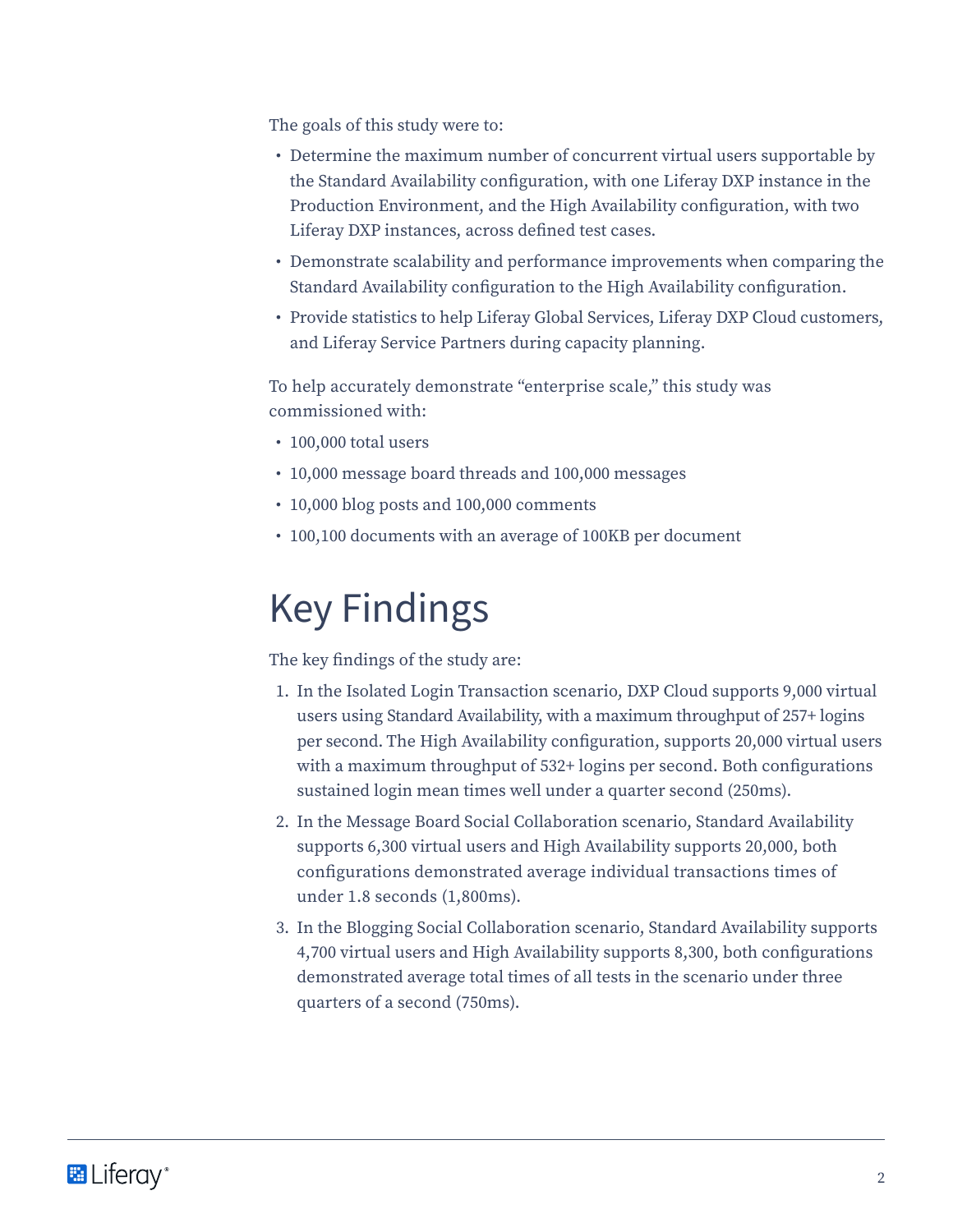- <span id="page-4-0"></span>4. The platform's Document Repository supports 6,300 virtual users while accessing 100,100 documents in the document repository, using Standard Availability, while High Availability supports 18,000 virtual users.
- 5. When moving from Standard Availability to High Availability, DXP Cloud has demonstrated linear scalability across the Transaction Centric, Message Board Collaboration Centric, and Content and Document Management scenarios. In the Blogging Collaboration Centric scenario High Availability demonstrated a significant performance increase with an 89% addition in capacity when compared to Standard Availability.

### Test Scenarios

The document utilizes the following conventions when describing test cases and results:

- Virtual Users Simulated users concurrently transacting on the Liferay DXP instance system.
- Total Users The total number of users stored in the database.

Liferay Cloud team collaborated with clients across a broad spectrum of industries to determine the scenarios that best-modeled product use cases.

#### Transaction centric scenario

- · Applies to financial, insurance, and e-commerce deployments where a large number of users will login and perform transactions like online banking (e.g., bill payments), online insurance applications, airline, and hotel booking.
- · Authenticated user accesses with longer user session times.

### Collaboration centric scenarios

- · Applies to corporate intranets looking to leverage shared document repositories with other social collaboration tools like blogs, wikis, and forums.
- · Applies to social networks and communities.
- · Authenticated access; 5:1 ratio between reading and write transactions.

#### Content and document management scenario

· Applies to corporate intranets and customers looking to manage and share documents.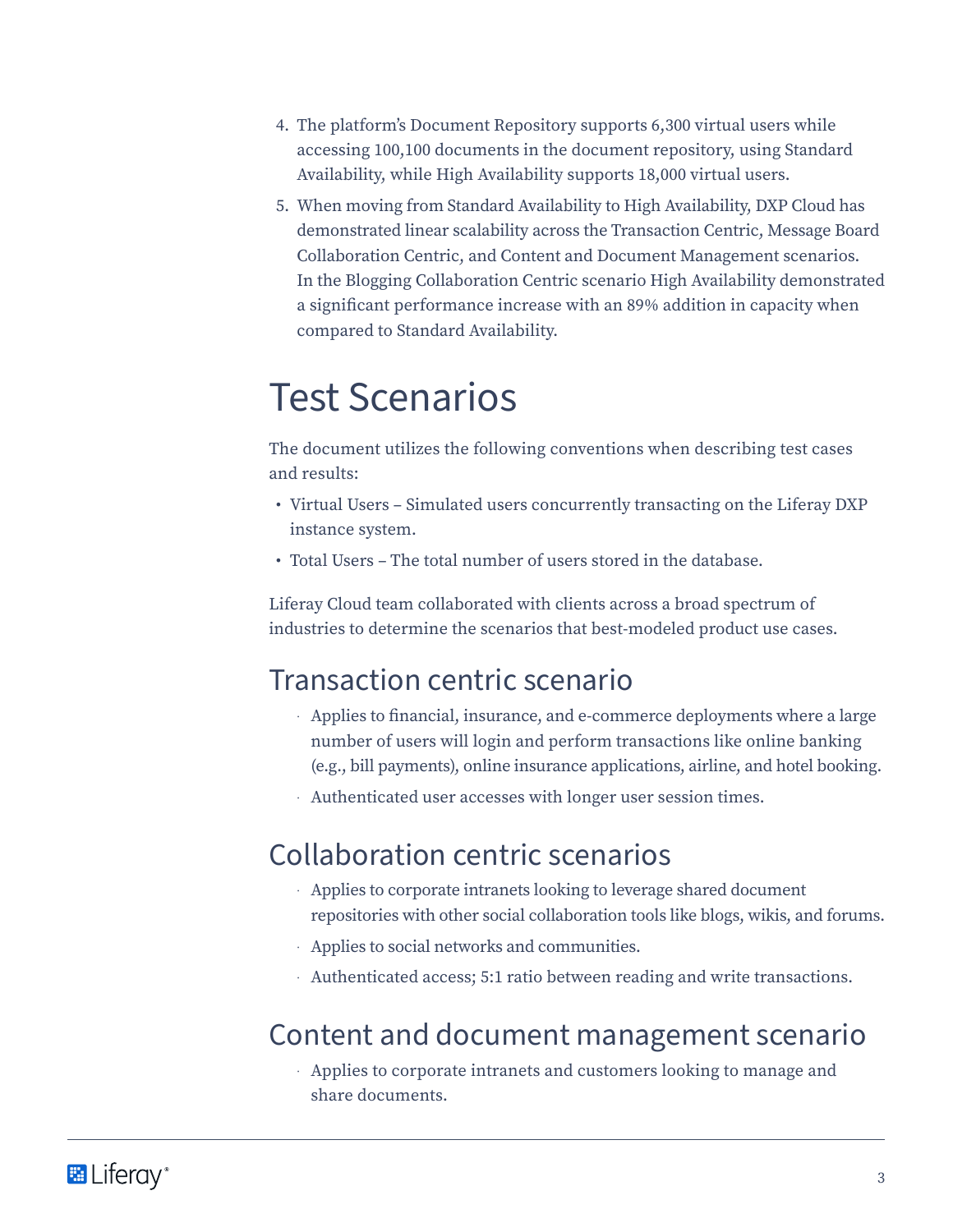# <span id="page-5-0"></span>Benchmark Configuration and Methodology

### DXP Cloud Configurations

DXP Cloud offers two configurations: Standard, with one instance in the Production Environment, and High Availability, with two Liferay DXP instances in the Production Environment. Additionally, High Availability adds another instance of the Web Server and two more instances of Liferay Enterprise Search. High Availability serves mission-critical systems that require continual uptime and serve a larger number of users concurrently.

DXP Cloud Components:

- Liferay DXP
- Liferay Enterprise Search
- Database
- Web Server
- Backup Service
- Monitoring Services
- Content Delivery Network (CDN)
- VPN Service

Below you will find diagrams detailing the configurations for High Availability with two Liferay DXP instances and Standard Availability with one Liferay DXP instance.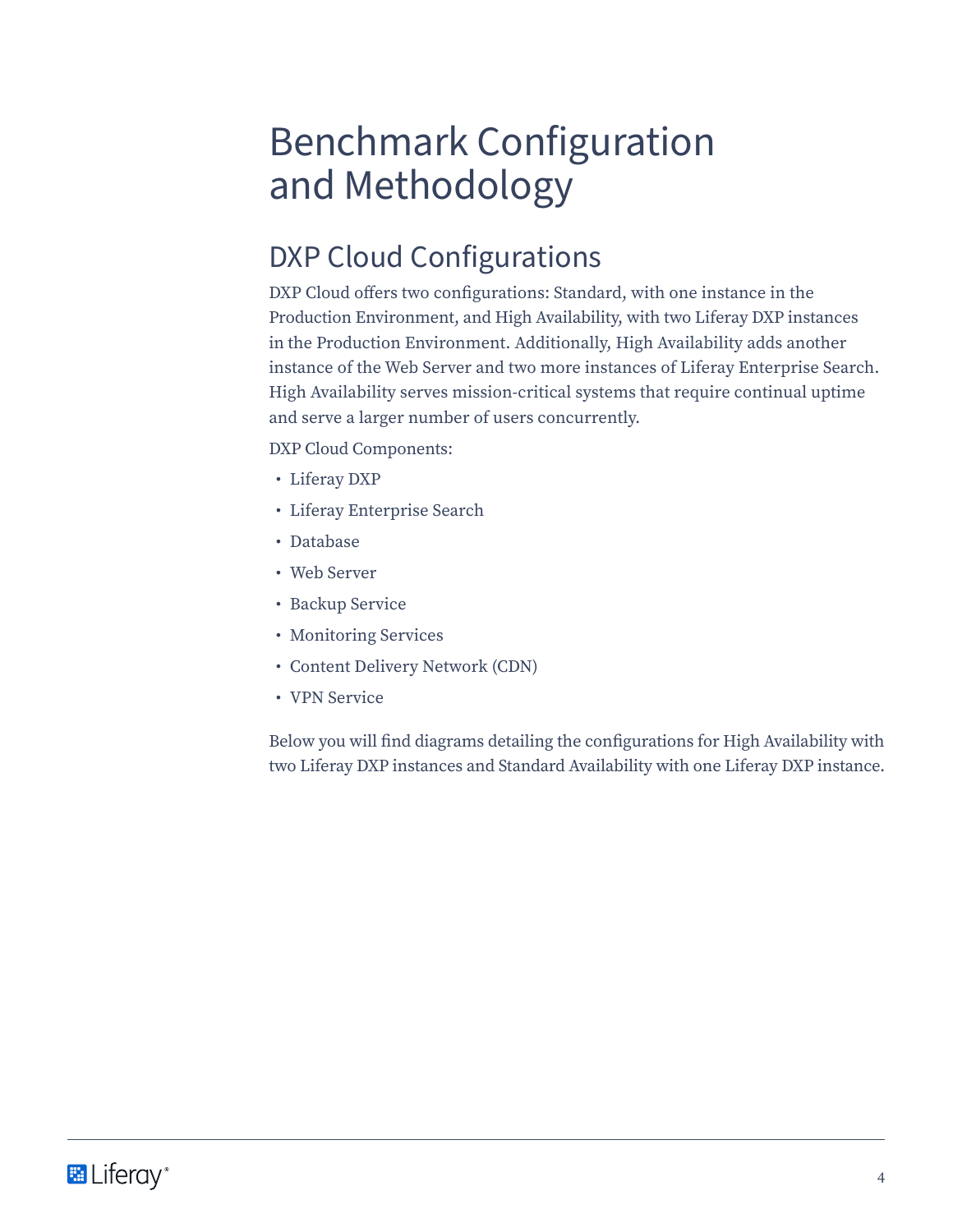

Standard Availability

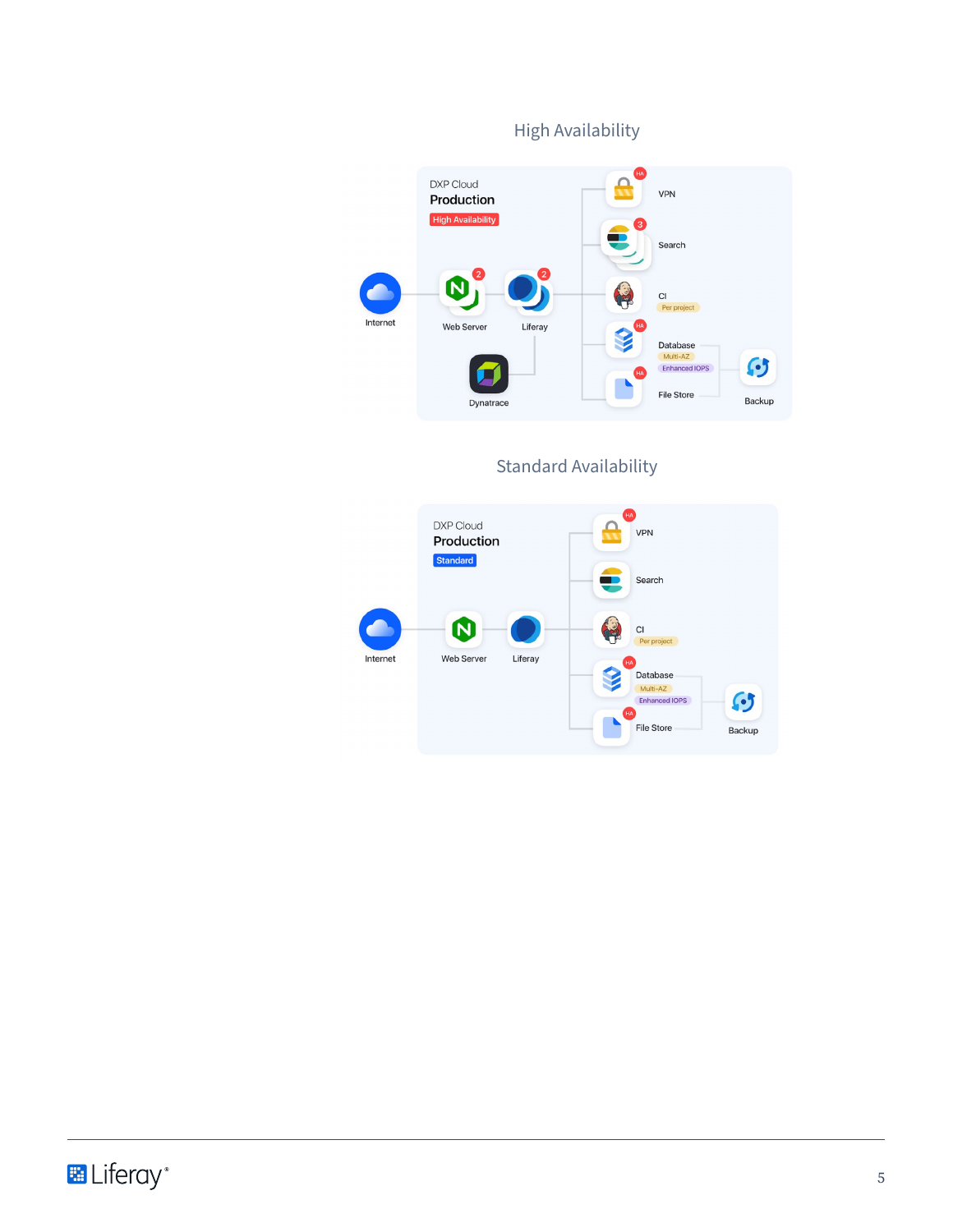<span id="page-7-0"></span>The following charts detail the configuration of each instance and the software included.

Configuration (per instance):

| <b>Service</b> | <b>CPU</b> | <b>Memory</b>   | <b>Storage</b> |
|----------------|------------|-----------------|----------------|
| Web Server     | 1 Core     | 512Mb           |                |
| Liferay DXP    | 12 Cores   | 16Gb            |                |
| Database       | 4 Cores    | 15Gb            | SSD 100Gb      |
| Search         | 8 Cores    | 8G <sub>b</sub> |                |

#### Software:

| Liferay DXP 7.2       | MySQL 5.7.9 Community Server |
|-----------------------|------------------------------|
| OpenJDK 8 (1.8.0_202) | NGINX: 1.16.1                |
| Tomcat 9.0.17         | HAProxy: 1.8.14              |
| Debian GNU/Linux 9.8  | Liferay Enterprise Search    |

### Methodology

The Liferay Cloud team utilized the Grinder load testing tool and its distributed load injectors. The injectors ramped up users at a rate of one user every 100ms until achieving the desired virtual user load.

After an initial ramp-up time of 10 minutes, the benchmark data was gathered to initialize all application elements and warm up all injectors. The following metrics were gathered:

- OS level metrics for web, application, and database servers (e.g. CPU, IO performance).
- JVM garbage collection metrics and logs.
- The average transaction times, standard deviations, and throughput.

Additional tables and charts have been made available in the Appendix.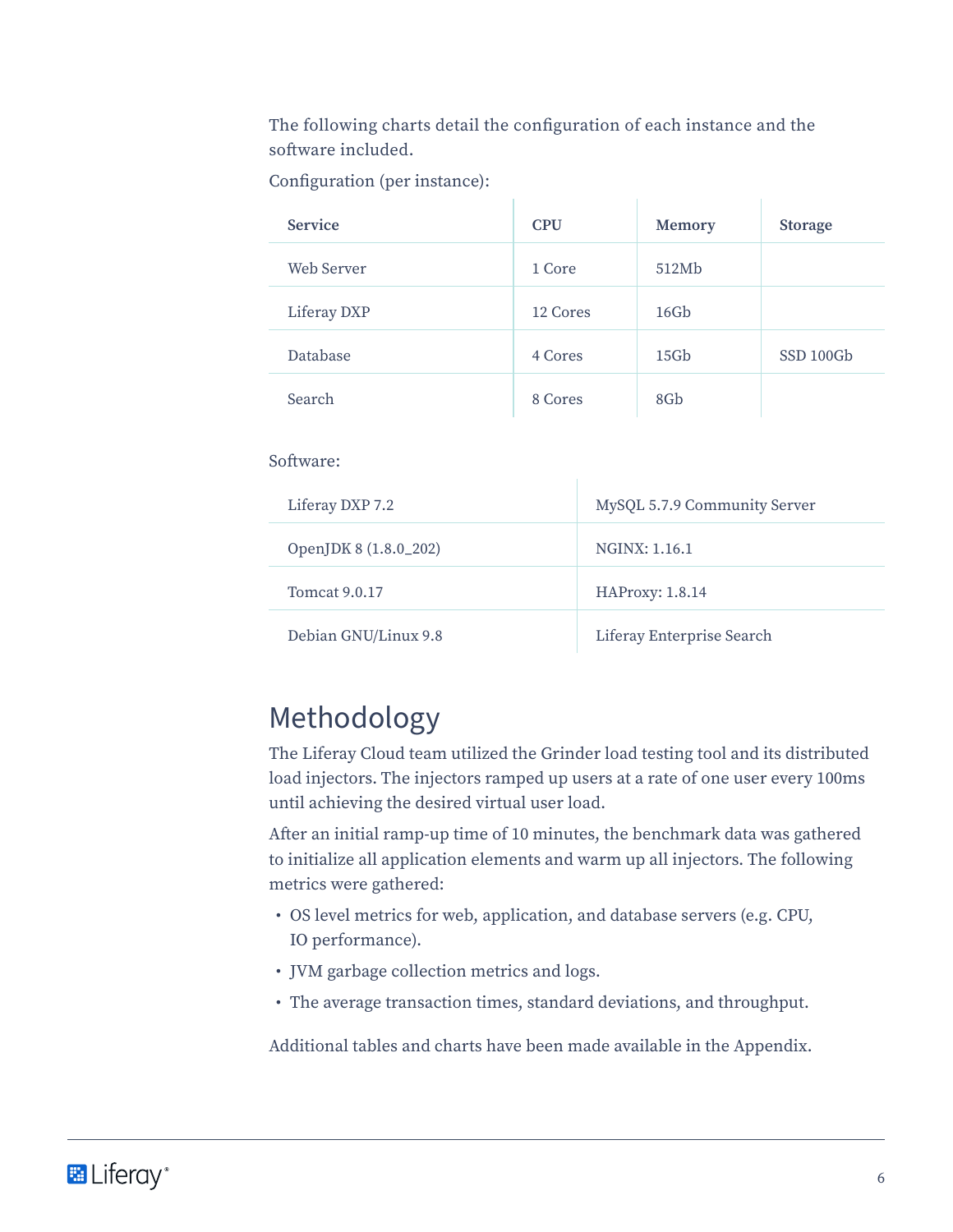# <span id="page-8-0"></span>Benchmark Results

### Transaction Centric Scenarios

#### Isolated Login

Isolated Login is the first of two Transaction Centric tests that focus on the login process of Liferay DXP. The login and permission retrieval processes are one of the most resource-intensive processes within the platform. At login, the platform must retrieve user and security information from the database and calculate authorizations.

We will examine Liferay DXP's performance with simple content portlets on the page. These portlets are extremely fast, lending average rendering times of less than 10ms.

Table 1 illustrates the performance observed during this test using Standard Availability. The mean time for login remained less than a tenth of a second as the performance inflection point was approached. At 9,000 virtual users, there was a mean time (μ) of 35.3ms with 95% of the logins (2σ) under 55.02ms. The optimal performance point with a relatively small standard deviation occurs around 9,562 virtual users.

At 10,000 virtual users, the established performance limit of this test was exceeded as CPU usage eclipsed the safe value of 80%.

| <b>Virtual</b><br><b>Users</b> | Login<br>$\mu$ (ms) | Login<br>$\sigma$ (ms) | Login<br>$2\sigma$ (ms) | Login<br>Throughput<br>(TPS) | <b>Max CPU</b><br><b>Utilization</b> |
|--------------------------------|---------------------|------------------------|-------------------------|------------------------------|--------------------------------------|
| 5000                           | 30.3                | 5.29                   | 40.88                   | 143                          | 37%                                  |
| 8000                           | 34.4                | 9.42                   | 53.24                   | 228                          | 68%                                  |
| 9000                           | 35.3                | 9.86                   | 55.02                   | 257                          | 71%                                  |
| 10000                          | 76.3                | 268                    | 612.30                  | 284                          | 87%                                  |

Table 1: Isolated Login - Standard Availability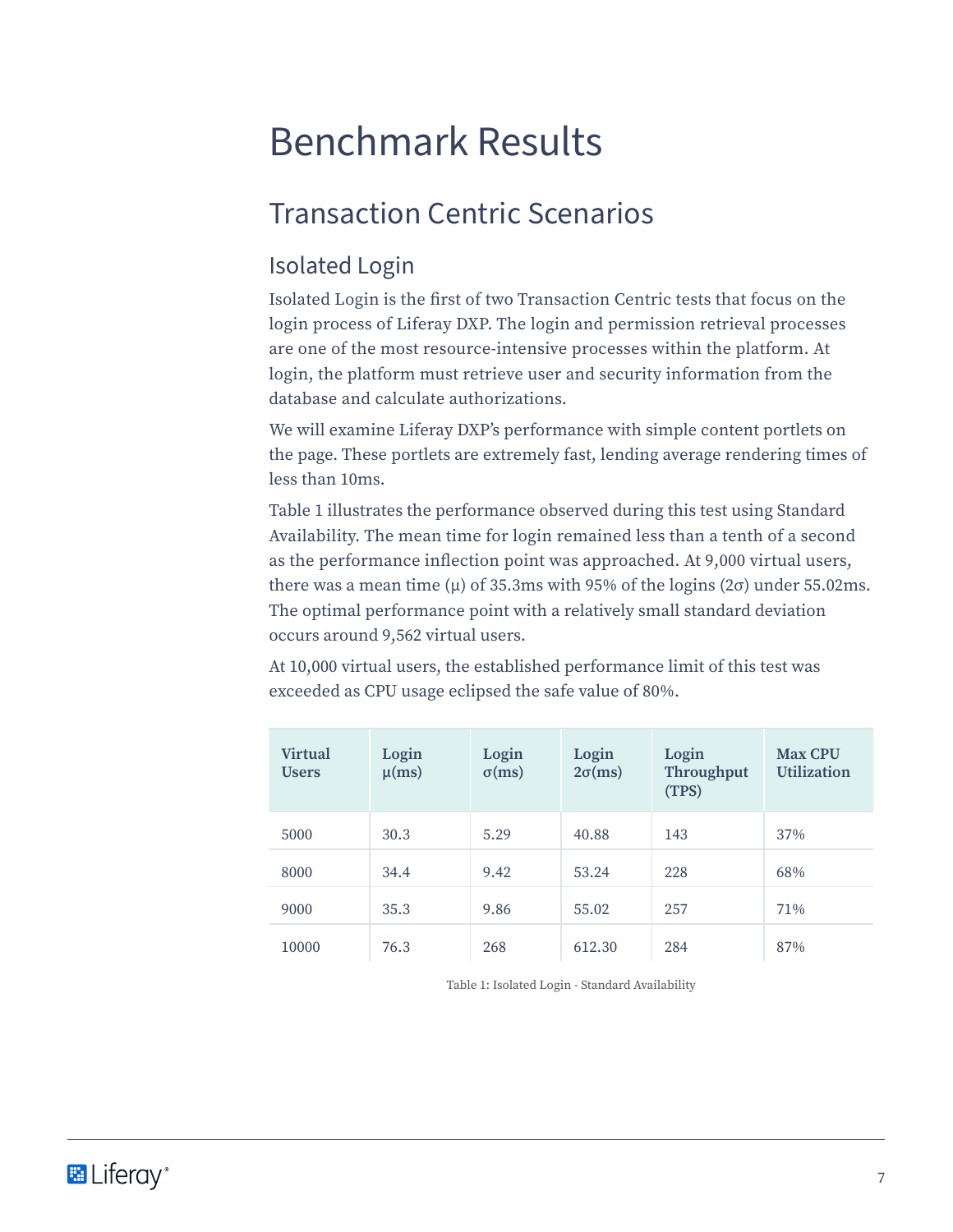Table 2 illustrates the performance observed during the tests using High Availability. The mean time for login remains less than 250ms as the performance inflection point was approached. At 20,000 virtual users, there was a mean time ( $\mu$ ) of 187ms with 95% of the logins (2 $\sigma$ ) under 883.00ms. The optimal performance point where the standard deviation passes 200ms occurs somewhere around 20,000 virtual users. Even though the tests with 23,000 and 25,000 virtual users have a mean time of less than one second, it must be noted that the CPU usage was greater than a safe value of 80%.

| <b>Virtual</b><br><b>Users</b> | Login<br>$\mu$ (ms) | Login<br>$\sigma$ (ms) | Login<br>$2\sigma$ (ms) | Login<br><b>Throughput</b><br>(TPS) | <b>Instance 1</b><br><b>Max CPU</b><br><b>Utilization</b> | <b>Instance 2</b><br><b>Max CPU</b><br><b>Utilization</b> |
|--------------------------------|---------------------|------------------------|-------------------------|-------------------------------------|-----------------------------------------------------------|-----------------------------------------------------------|
| 5000                           | 32.3                | 5.12                   | 42.54                   | 143                                 | 20%                                                       | 18%                                                       |
| 8000                           | 32.9                | 6.18                   | 45.26                   | 228                                 | 31%                                                       | 30%                                                       |
| 9000                           | 34.8                | 7.73                   | 50.26                   | 257                                 | 39%                                                       | 40%                                                       |
| 10000                          | 34.2                | 7.85                   | 49.90                   | 285                                 | 39%                                                       | 41%                                                       |
| 12500                          | 37.1                | 11.1                   | 59.30                   | 356                                 | 50%                                                       | 48%                                                       |
| 15000                          | 51.9                | 134                    | 319.90                  | 425                                 | 59%                                                       | 59%                                                       |
| 20000                          | 187                 | 348                    | 883.00                  | 532                                 | 79%                                                       | 77%                                                       |
| 23000                          | 160                 | 240                    | 640.00                  | 562                                 | 90%                                                       | 85%                                                       |
| 25000                          | 169                 | 285                    | 739.00                  | 539                                 | 77%                                                       | 93%                                                       |

Table 2: Isolated Login - High Availability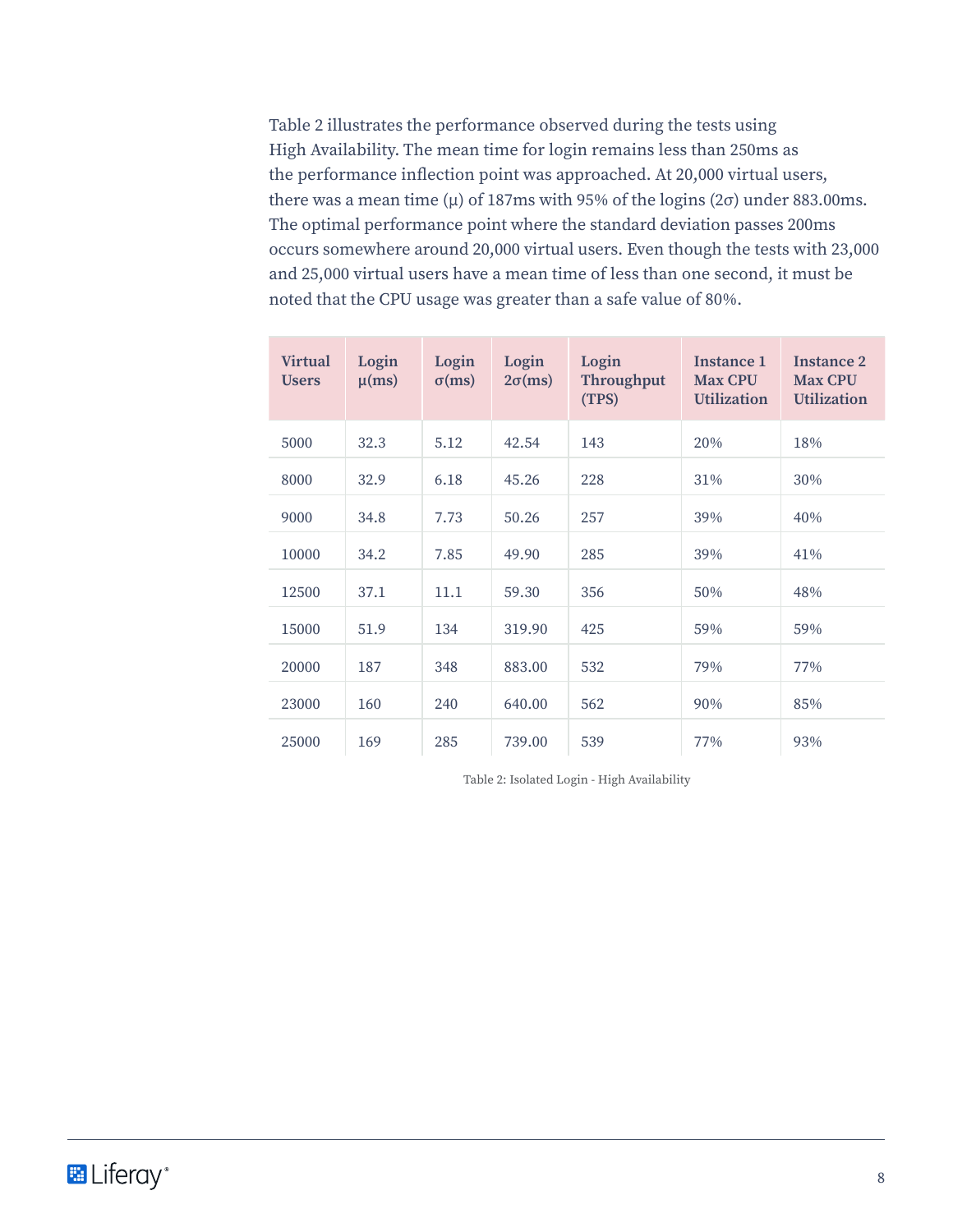

Figure 1: Login Transaction - CPU Utilization



Figure 2: Login Transaction - Mean Time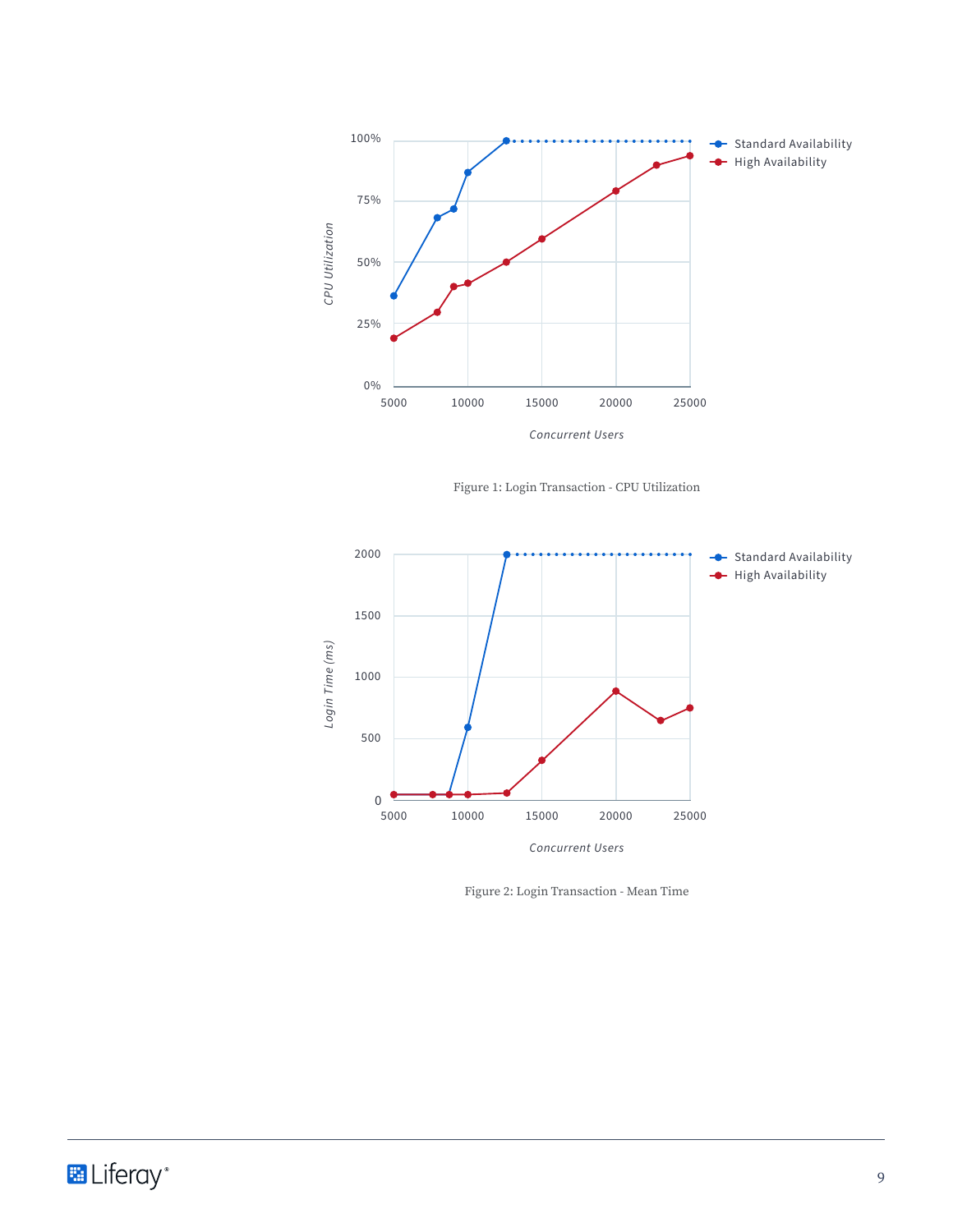

Figure 3: Login Transaction - Isolated Throughput - During peak load, near 100% CPU usage, the platform has an maximum throughput of 315 logins per second using Standard Availability and 539 logins per second using High Availability.

The benchmark results showed that DXP Cloud was able to exceed 20,000 virtual users using High Availability. With an optimal performance point slightly over 20,000 users, High Availability recorded a performance increase of 112% when compared to the Standard Availability optimal performance point of 9,562 users. Both configurations recorded mean times for logins under one-quarter of a second (250ms) and CPU utilization under 80% at their optimal performance points.

#### Legacy Simulator

The Legacy Simulator test adds a portlet to the login process that sleeps for 2 seconds, simulating the impact of integrations with systems like Salesforce.com or interacting with a company's enterprise service bus. The hypothesis is that the added portlet will impact the portal solution's performance in a manner comparable to integrations that may exist in a real-world scenario.

Unlike in the isolated login test, this test case was only able to utilize 40 - 44% of the CPU at optimal performance; this is due to the slower transaction response times caused by the portlet used to simulate legacy integrations. This issue can potentially be resolved by adding a second JVM to service requests. Figure 4 illustrates the inflection point where CPU usage spikes on both configurations. While the CPU usage for both configurations is well under the safe value of 80%, overall performance begins to suffer.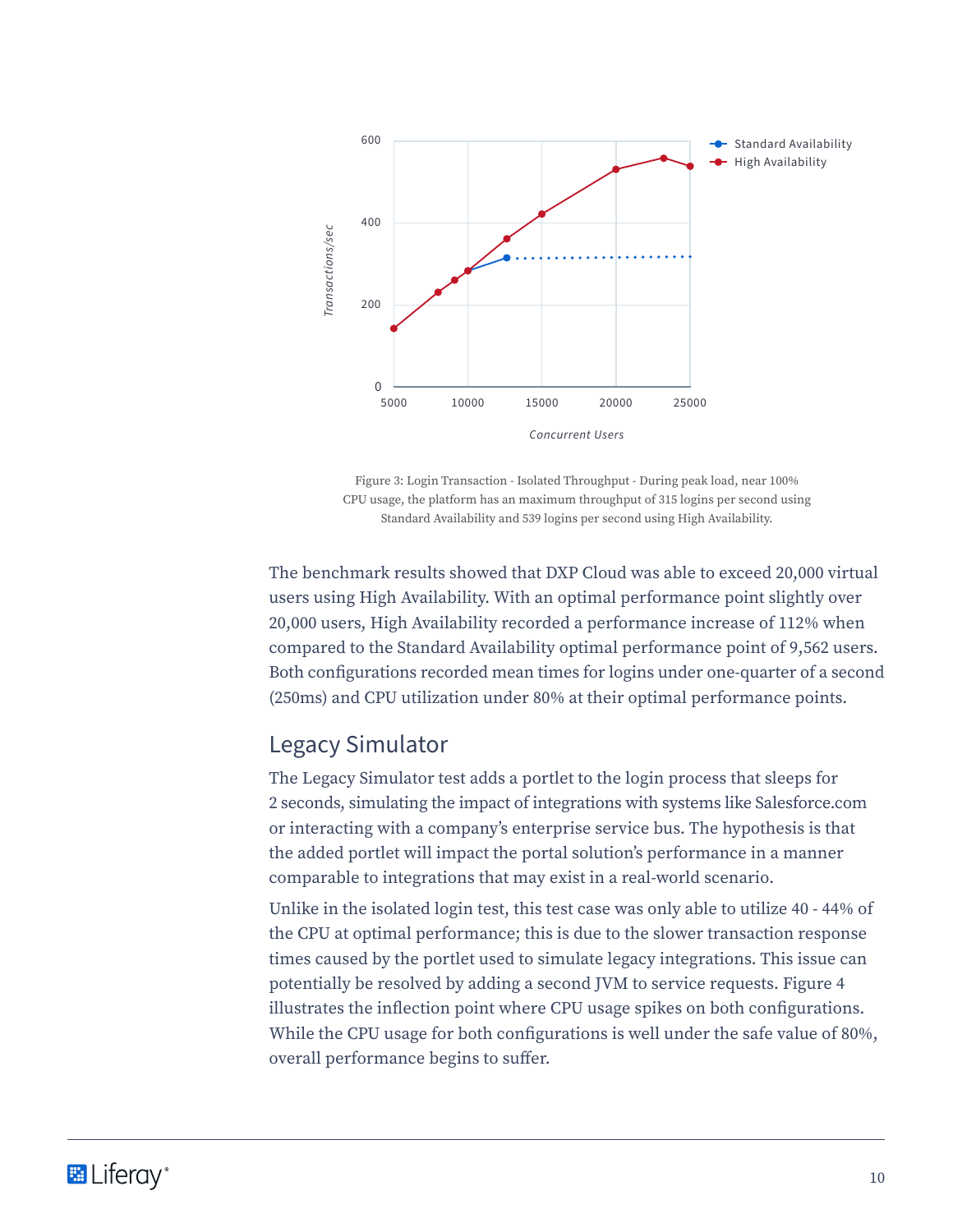At 3,700 users, the Standard Availability configuration reaches its performance threshold with a login mean time of 2030ms, a maximum throughput of 96 logins per second, and CPU usage of 44%. For the remainder of the tests, up to 5,000 users, the maximum throughput stays virtually unchanged while the login time increases.

Using High Availability, the performance threshold for the test is 7,000 users; at this point, there is a maximum throughput of 189 logins per second with CPU usage at 40%. At 7,500 users, the login time increases by 430ms to 2,460ms, while the maximum throughput stays relatively the same at 192 logins per second.



Figure 4: Legacy Login - CPU Utilization

The benchmark results showed that the High Availability configuration was able to support 7,000 virtual users; this is a performance increase of 89% when compared to the 3,800 users supported on Standard Availability. At their optimal performance points, both configurations supported login times of under 2.1 seconds, with 2 of those seconds coming from the portlet used to simulate legacy integrations.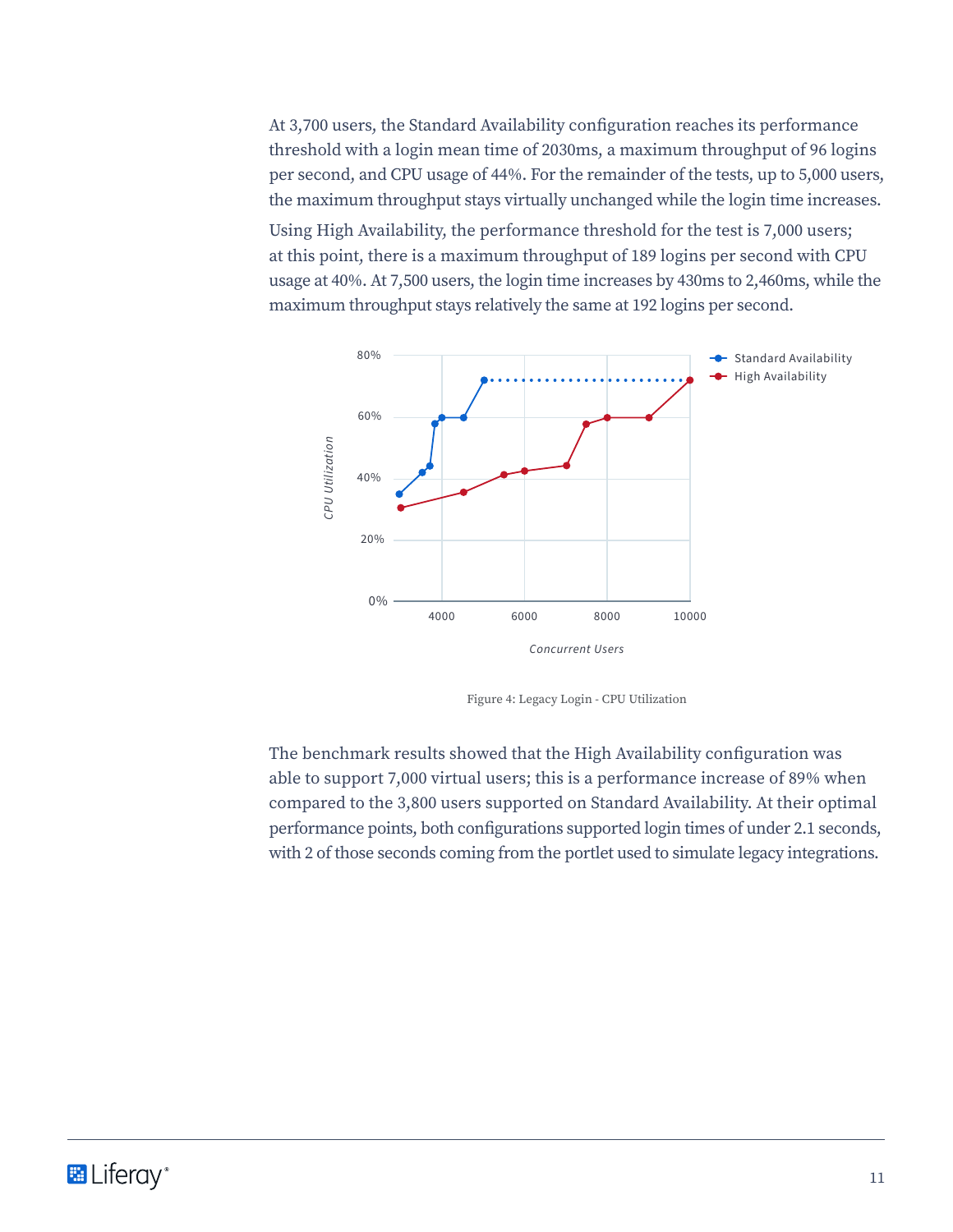### <span id="page-13-0"></span>Collaboration Centric Scenarios

#### Message Boards

Message Boards represent one of the foundational elements around social collaboration. The message board test cases demonstrate the full range of capabilities of the Liferay Message Board, simulating how an end-user may utilize the features. This scenario consists of seven separate transaction tests: Login, View Message Board Page, View Recent Posts, View Message Board Category, View Message Board Thread, Add Message Board Thread, and Add Reply.

Using Standard Availability the optimal performance point is just before 6,500 users, where there is a combined mean time of 2,763ms, across all transaction tests at 81% CPU usage. At 6,500 users, the system records sub-one second mean times across all transactions with Login, View Message Board Page, and Add Message Board Thread showing mean times of 460ms, 217ms, and 499ms respectively.

Under the High Availability configuration, the system begins to exceed the ideal performance point at 20,000 virtual users. Under this configuration, all of the tests had a CPU usage below the 80% limit, so the ideal performance point is based on the mean time of one of the more intensive transactions, View Recent Posts, reaching an acceptable usability threshold of three seconds (3040ms). With this amount of virtual users less intensive transactions such as View Message Board Page and View Message Board Thread still recorded mean times of less than one second, 795ms and 780ms respectively.



Figure 5: Message Board - CPU Utilization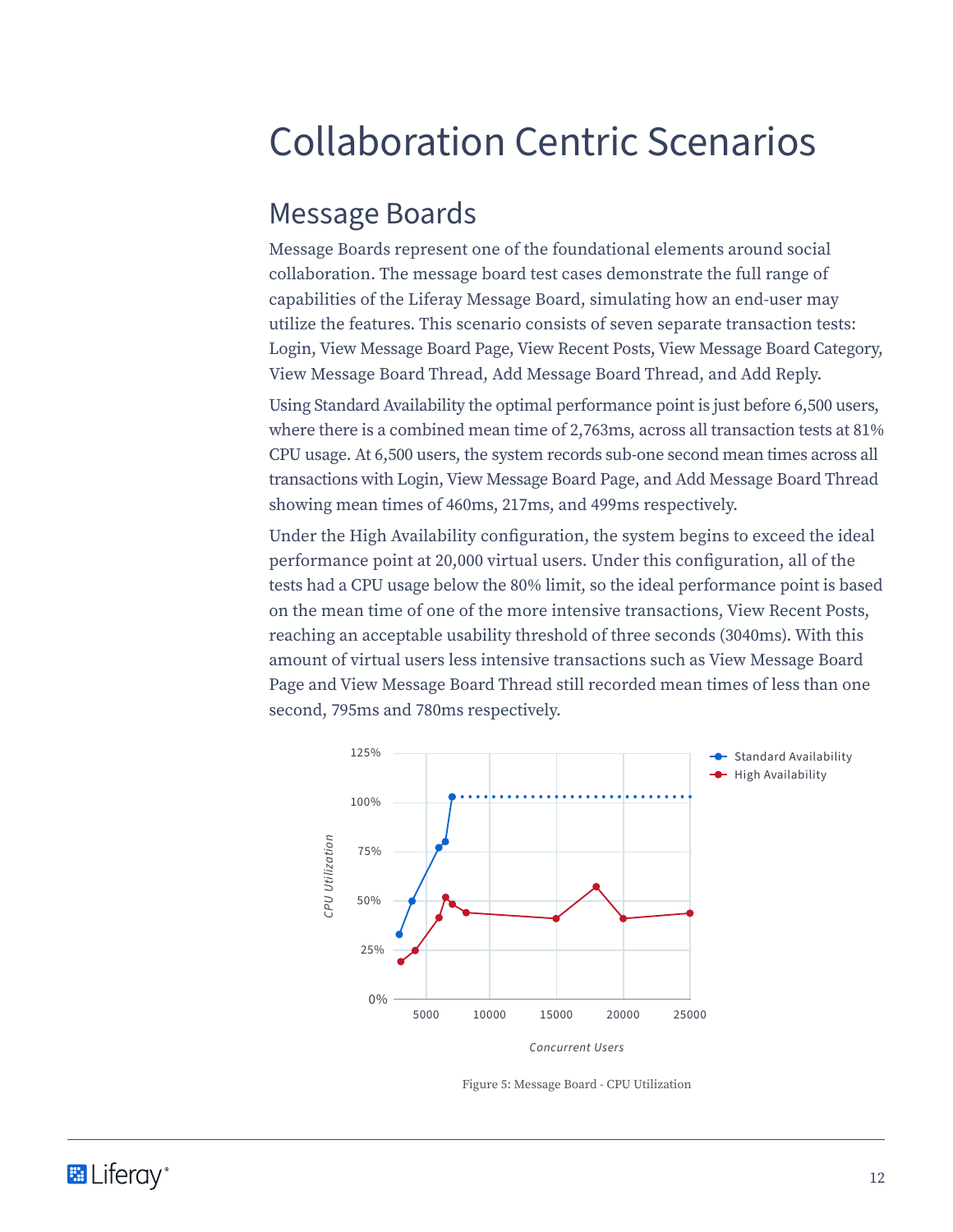<span id="page-14-0"></span>The benchmark results showed DXP Cloud on the High Availability configuration was able to handle 20,000 virtual users before transaction mean times exceeded acceptable performance limits. This is an increase of 208% when compared to Standard Availability, which reached 6,500 virtual users as it's CPU utilization exceeded the safe range of 80%.

#### Blogging

Blogging is another cornerstone of social collaboration. As with the message board cases, this test simulated the real end-user behaviors of browsing, reading, and contributing to blogs. While the blogging components in Liferay DXP reuse some of the Message Boards components, the performance does differ due to the reduced complexity of the Blogs features (e.g., no nested categories and thus reduced entitlement validation). This scenario consisted of five separate transaction tests: Login, View Blog Page, View Blog Entry, Add Blog Entry, and Add Blog Reply.

As shown in Figure 5, the statistics point to a performance inflection point of roughly 4,500 virtual users using Standard Availability, at this mark CPU utilization is 78%, which is close to exceeding the safe value of 80%. At 4,800 the CPU utilization reaches 95%, so the optimal performance point is determined to be 4,500 virtual users.

Using High Availability the system's inflection point is around 8,000 virtual users, where we see a CPU utilization of 72%. At 9,000 virtual users the CPU utilization recorded is 97%, far exceeding the safe value, therefore the optimal performance point is determined to be 8,500 virtual users.



Figure 6: Blogging - CPU Utilization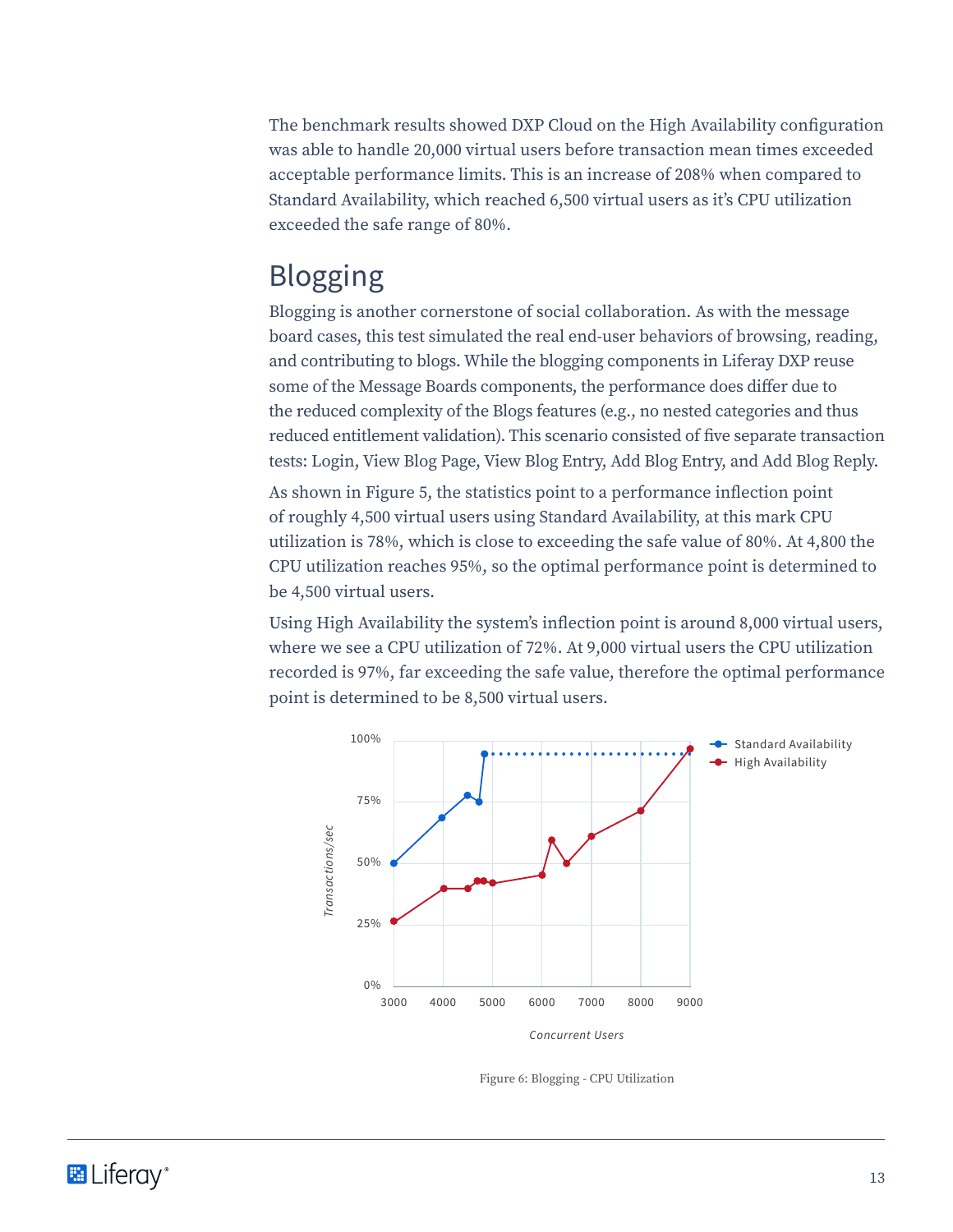<span id="page-15-0"></span>The benchmark results showed that the High Availability configuration was able to support 8,500 virtual users. When compared to Standard Availability, which supported 4,500 virtual users, that is a performance increase of 89%. Both configurations completed all testing transactions in under one second while at full capacity, with Standard Availability recording a mean time of 381.4ms and High Availability recording a mean time of 637ms.

### Content and Document Management

Liferay DXP provides rich capabilities for both Web Content Management and Document Management. The Documents and Media features are backed by a full-featured content repository that supports multilevel workflow approvals, custom document metadata definitions, and social collaboration features (e.g., ratings, comments). The performance test scenario demonstrates the typical usage and includes the five tests: Login, View Folder, View File, Download File, and Upload File.

Using Standard Availability, the test data points to a performance inflection point of 6,500 virtual users at a CPU utilization of 80%. 6,500 virtual users is also the optimal performance point, as at higher numbers the performance becomes unstable and the CPU utilization rapidly increases from 81% at 6,800 users, to 100% at 7,000 users.

Moving to the High Availability configuration greatly improves capacity as we see a performance inflection point at 16,000 users. The optimal performance point is 18,000 users, where CPU utilization meets the safe value of 80%.



Figure 7: Document Management - CPU Utilization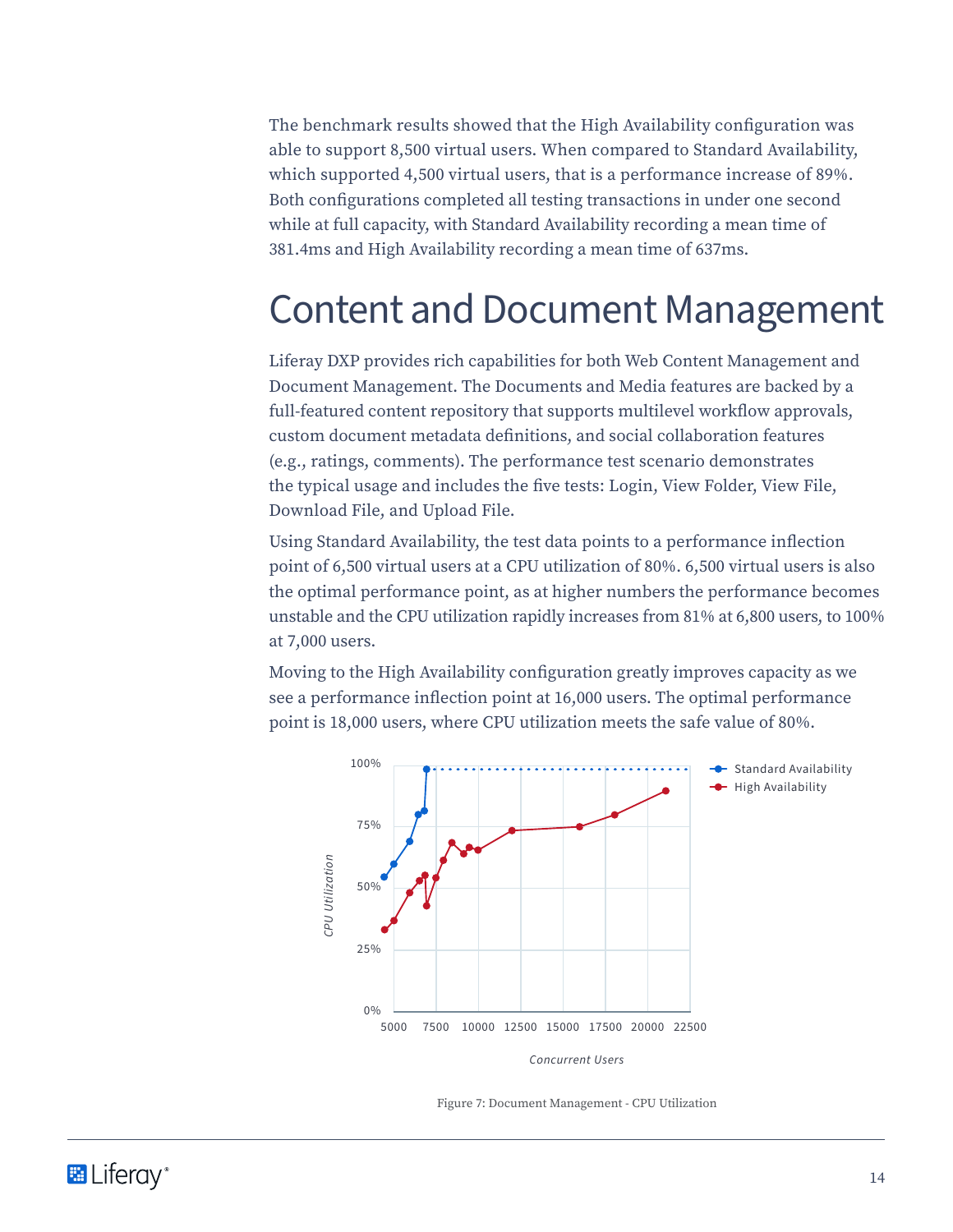<span id="page-16-0"></span>The benchmark results showed High Availability supported 18,000 virtual users before CPU utilization exceeded the safe value of 80%. When compared to Standard Availability, which supports 6,500 virtual users, this is an increase of 177%. At full capacity, Standard Availability completed each test transaction in under one second, while High Availability completed every test under one second, except Upload File which was completed in 1600ms.

### Summary

In collaboration with various clients and partners, Liferay commissioned this benchmark study to demonstrate the performance and scalability of DXP Cloud, in both Standard and High Availability configurations, and to provide statistics for future capacity planning.

Based on the results of this study, Liferay determined that DXP Cloud provides an extremely scalable and high performance environment for building out connected solutions for any combination of transaction, collaboration and content-centric scenarios now and in the future. With its proven performance and scalability, Liferay believes that DXP Cloud is uniquely positioned to help enterprises successfully achieve digital transformation. When using the High Availability configuration, which doubles the number of Liferay DXP instances, performance improved in the Isolated Login, Legacy Login, Message Board, Blogging, and Document Management testing scenarios by 112%, 89%, 208%, 89%, and 176%, respectively. The data clearly shows the High Availability configuration of DXP Cloud provides significant performance increases across all five tests.

DXP Cloud offers an auto scaling feature that allows customers to handle unexpected peak traffic volumes, leading to a more seamless experience when these scenarios occur. Using auto scaling, DXP Cloud adds capacity when workloads exceed user-defined thresholds, providing a balance between cost and scalability.

# Moving Forward

#### Contact Us

For more information about Liferay DXP Cloud, contact us at [sales@liferay.com.](sales@liferay.com)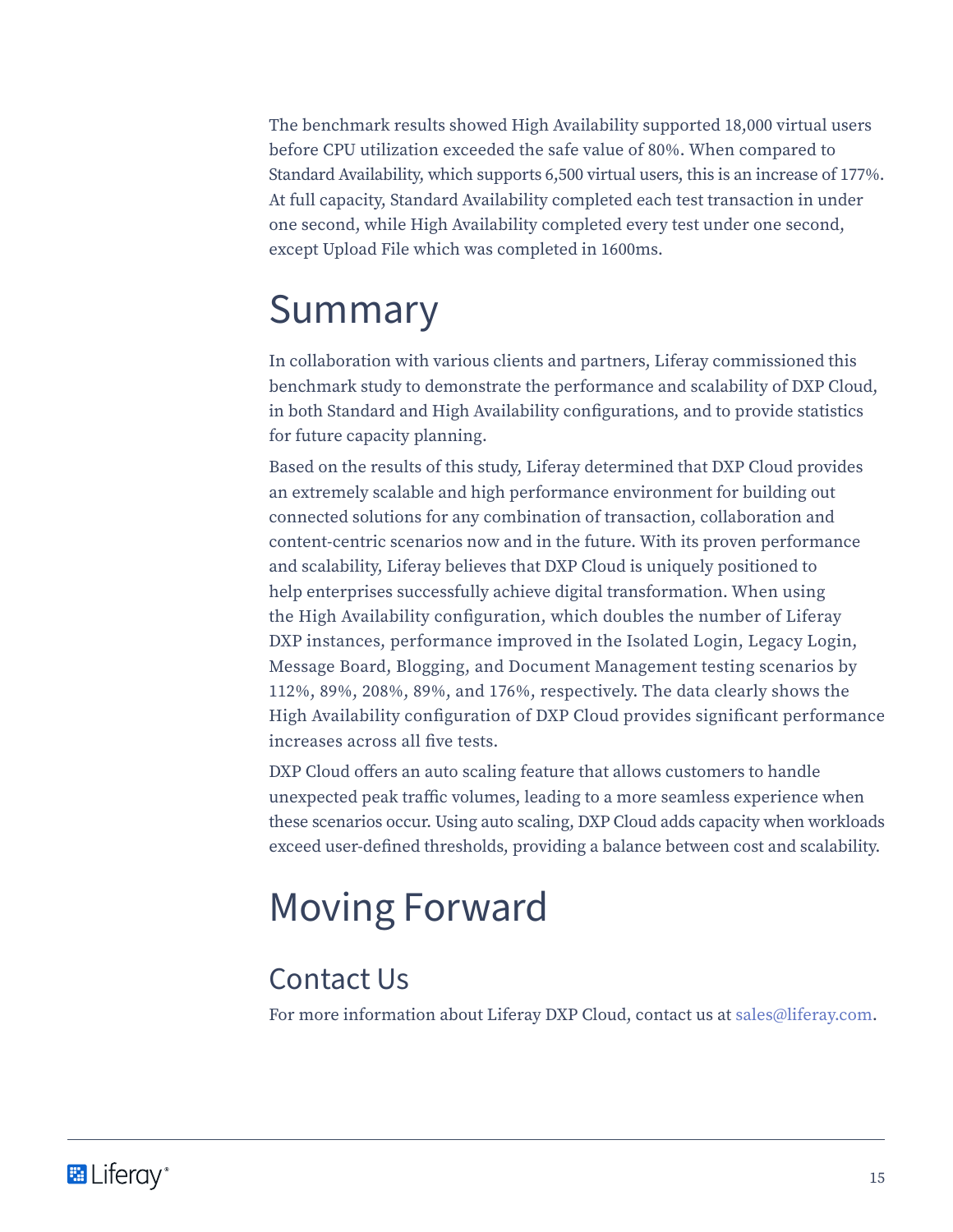# <span id="page-17-0"></span>Appendix

### Transaction Centric Scenarios

#### Legacy Simulator

| <b>Virtual Users</b> | <b>Time Delayed</b><br>Login $\mu$ (ms) | <b>Time Delayed</b><br>Login $\sigma$ (ms) | <b>Time Delayed</b><br>Login $2\sigma$ (ms) | Login Throughput<br>(TPS) | <b>Max CPU</b><br><b>Utilization</b> |
|----------------------|-----------------------------------------|--------------------------------------------|---------------------------------------------|---------------------------|--------------------------------------|
| 3000                 | 2020                                    | 22.81                                      | 2066                                        | 76.5                      | 35%                                  |
| 3500                 | 2020                                    | 39.672                                     | 2099                                        | 90                        | 42%                                  |
| 3600                 | 2030                                    | 40.97                                      | 2112                                        | 93                        | 43%                                  |
| 3700                 | 2030                                    | 240.96                                     | 2512                                        | 96                        | 44%                                  |
| 3800                 | 2460                                    | 109.91                                     | 2680                                        | 97.5                      | 58%                                  |
| 4000                 | 3120                                    | 106.72                                     | 3333                                        | 97                        | 60%                                  |
| 4500                 | 6090                                    | 116                                        | 6322                                        | 97.5                      | 60%                                  |
| 5000                 | 9050                                    | 122.09                                     | 9294                                        | 98                        | 72%                                  |

Table 3: Legacy Login - Standard Availability

| <b>Virtual Users</b> | <b>Time Delayed</b><br>Login $\mu$ (ms) | <b>Time Delayed</b><br>Login $\sigma$ (ms) | <b>Time Delayed</b><br>Login $2\sigma$ (ms) | Login<br>Throughput<br>(TPS) | <b>Max CPU</b><br><b>Utilization</b> | <b>Instance 2 Max</b><br><b>CPU Utilization</b> |
|----------------------|-----------------------------------------|--------------------------------------------|---------------------------------------------|------------------------------|--------------------------------------|-------------------------------------------------|
| 3000                 | 2020                                    | 16.7                                       | 2053.4                                      | 128                          | 31%                                  | 28%                                             |
| 4500                 | 2020                                    | 21.89                                      | 2063.78                                     | 150                          | 32%                                  | 35%                                             |
| 5500                 | 2020                                    | 38.08                                      | 2096.16                                     | 177                          | 41%                                  | 37%                                             |
| 6000                 | 2030                                    | 39.33                                      | 2108.66                                     | 183                          | 38%                                  | 42%                                             |
| 7000                 | 2030                                    | 120.48                                     | 2270.96                                     | 189                          | 44%                                  | 40%                                             |
| 7500                 | 2460                                    | 637.47                                     | 3734.94                                     | 192                          | 58%                                  | 52%                                             |
| 8000                 | 3120                                    | 618.97                                     | 4357.94                                     | 191                          | 54%                                  | 60%                                             |
| 9000                 | 6090                                    | 672.8                                      | 7435.6                                      | 192                          | 60%                                  | 54%                                             |
| 10000                | 9050                                    | 708.12                                     | 10466.24                                    | 193                          | 72%                                  | 65%                                             |

Table 4: Legacy Login - High Availability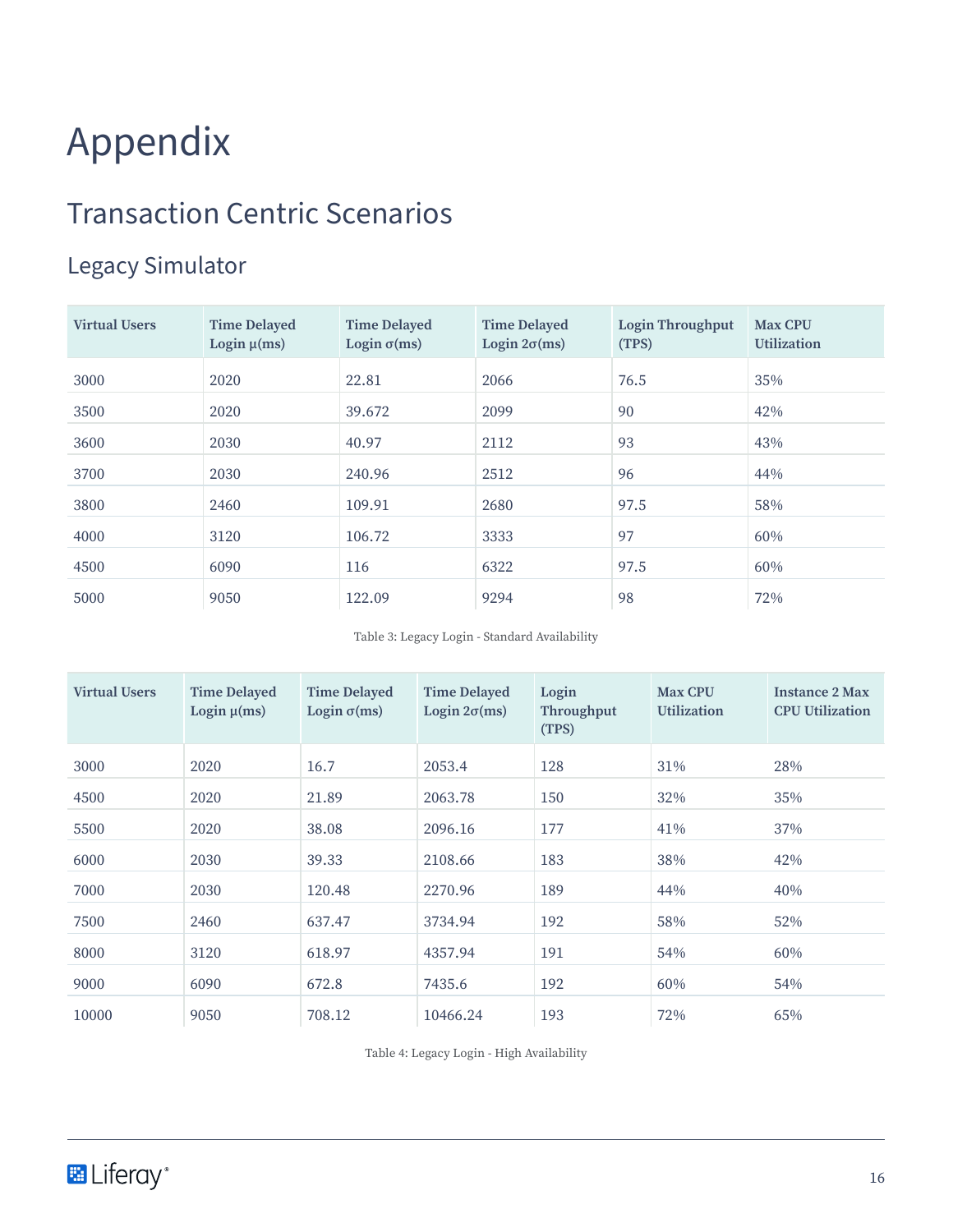

Figure 8: Legacy Login - Mean Time



Figure 9: Legacy Login - Isolated Throughput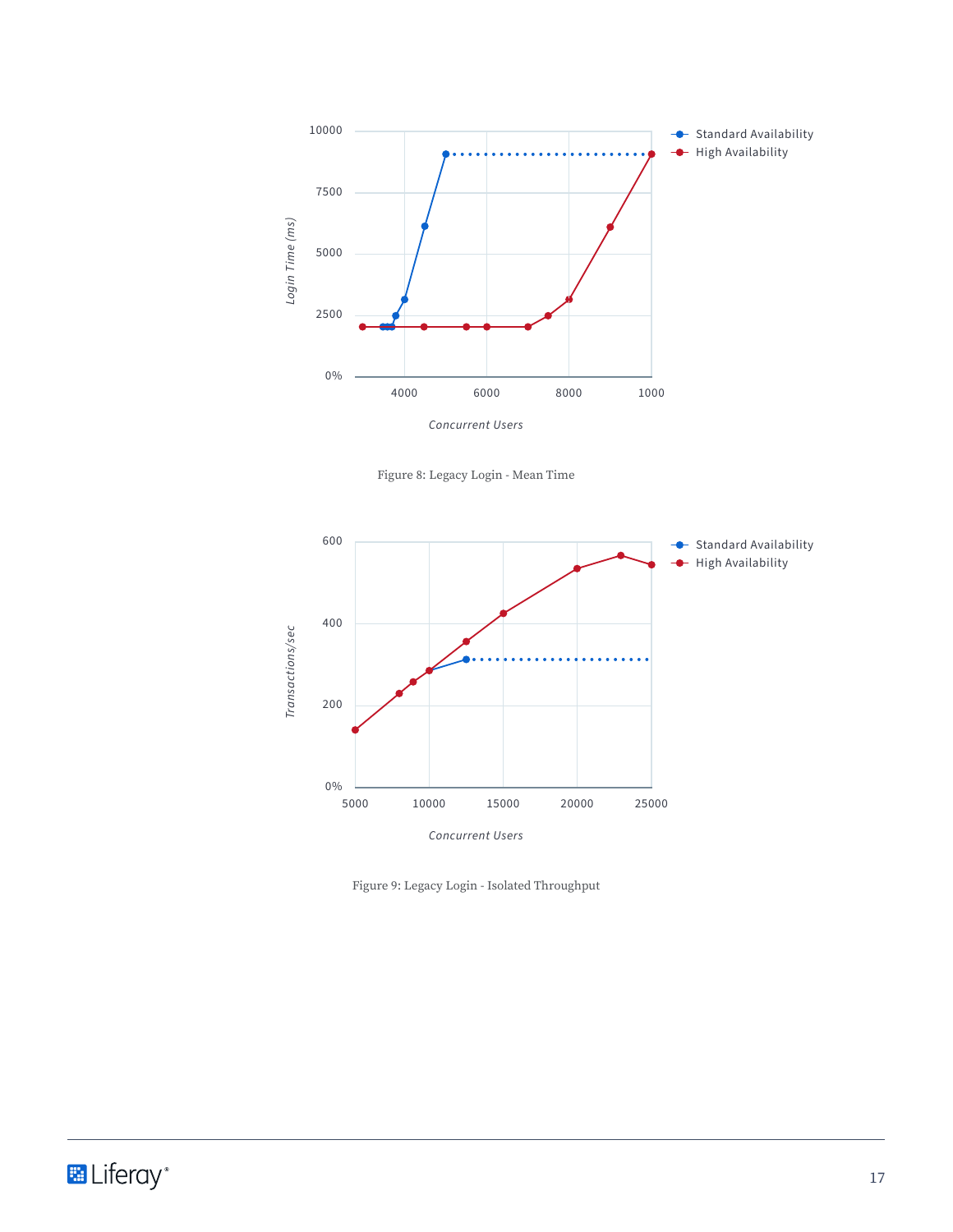### <span id="page-19-0"></span>Collaboration Centric Scenarios

#### Message Boards

| <b>Virtual</b><br><b>Users</b> | Login Time<br>$\mu$ (ms) | Login Time<br>$\sigma$ (ms) | <b>View MB</b><br>Page $\mu$ (ms) | <b>View MB</b><br>Page $\sigma$ (ms) | <b>View</b><br>Recent<br>Posts $\mu$ (ms) | <b>View</b><br>Recent<br>Posts $\sigma$ (ms) | <b>View MB</b><br>Category<br>$\mu$ (ms) | <b>View MB</b><br>Category<br>$\sigma$ (ms) | <b>View MB</b><br><b>Thread</b><br>$\mu$ (ms) |
|--------------------------------|--------------------------|-----------------------------|-----------------------------------|--------------------------------------|-------------------------------------------|----------------------------------------------|------------------------------------------|---------------------------------------------|-----------------------------------------------|
| 3000                           | 36.2                     | 7.05                        | 49.1                              | 8.36                                 | 79.8                                      | 12.6                                         | 58.7                                     | 9.95                                        | 74.2                                          |
| 4000                           | 40.5                     | 9.01                        | 56.6                              | 9                                    | 97.3                                      | 16                                           | 67.9                                     | 10.5                                        | 85.8                                          |
| 6000                           | 42.1                     | 8.49                        | 58.4                              | 9.66                                 | 125                                       | 41                                           | 71.4                                     | 11.5                                        | 87.9                                          |
| 6300                           | 49.8                     | 111                         | 59.3                              | 57.7                                 | 128                                       | 78.6                                         | 72.4                                     | 61.8                                        | 87.9                                          |
| 6500                           | 460                      | 925                         | 217                               | 345                                  | 489                                       | 698                                          | 270                                      | 407                                         | 289                                           |

Table 5: Message Board Part 1 - Standard Availability

| <b>Virtual</b><br><b>Users</b> | <b>View MB</b><br><b>Thread</b><br>$\sigma$ (ms) | <b>Add MB</b><br><b>Thread</b><br>$\mu$ (ms) | <b>Add MB</b><br><b>Thread</b><br>$\sigma$ (ms) | Add<br><b>Reply</b><br>$\mu$ (ms) | Add<br><b>Reply</b><br>$\sigma$ (ms) | <b>Total</b><br>$\mu$ (ms) | <b>Total</b><br>$\sigma$ (ms) | <b>Total</b><br>$2\sigma$ (ms) | <b>Max CPU</b><br><b>Utilization</b> |
|--------------------------------|--------------------------------------------------|----------------------------------------------|-------------------------------------------------|-----------------------------------|--------------------------------------|----------------------------|-------------------------------|--------------------------------|--------------------------------------|
| 3000                           | 39                                               | 101                                          | 11                                              | 110                               | 16.8                                 | 509                        | 104.76                        | 718.52                         | 33%                                  |
| 4000                           | 45.4                                             | 119                                          | 14.6                                            | 130                               | 19.3                                 | 597.1                      | 123.81                        | 844.72                         | 50%                                  |
| 6000                           | 47.4                                             | 125                                          | 17.1                                            | 137                               | 22.7                                 | 646.8                      | 157.85                        | 962.5                          | 78%                                  |
| 6300                           | 90.8                                             | 126                                          | 101                                             | 139                               | 124                                  | 662.4                      | 624.9                         | 1912.2                         | 75%                                  |
| 6500                           | 413                                              | 499                                          | 773                                             | 539                               | 808                                  | 2763                       | 4369                          | 11501                          | 81%                                  |

Table 6: Message Board Part 2 - Standard Availability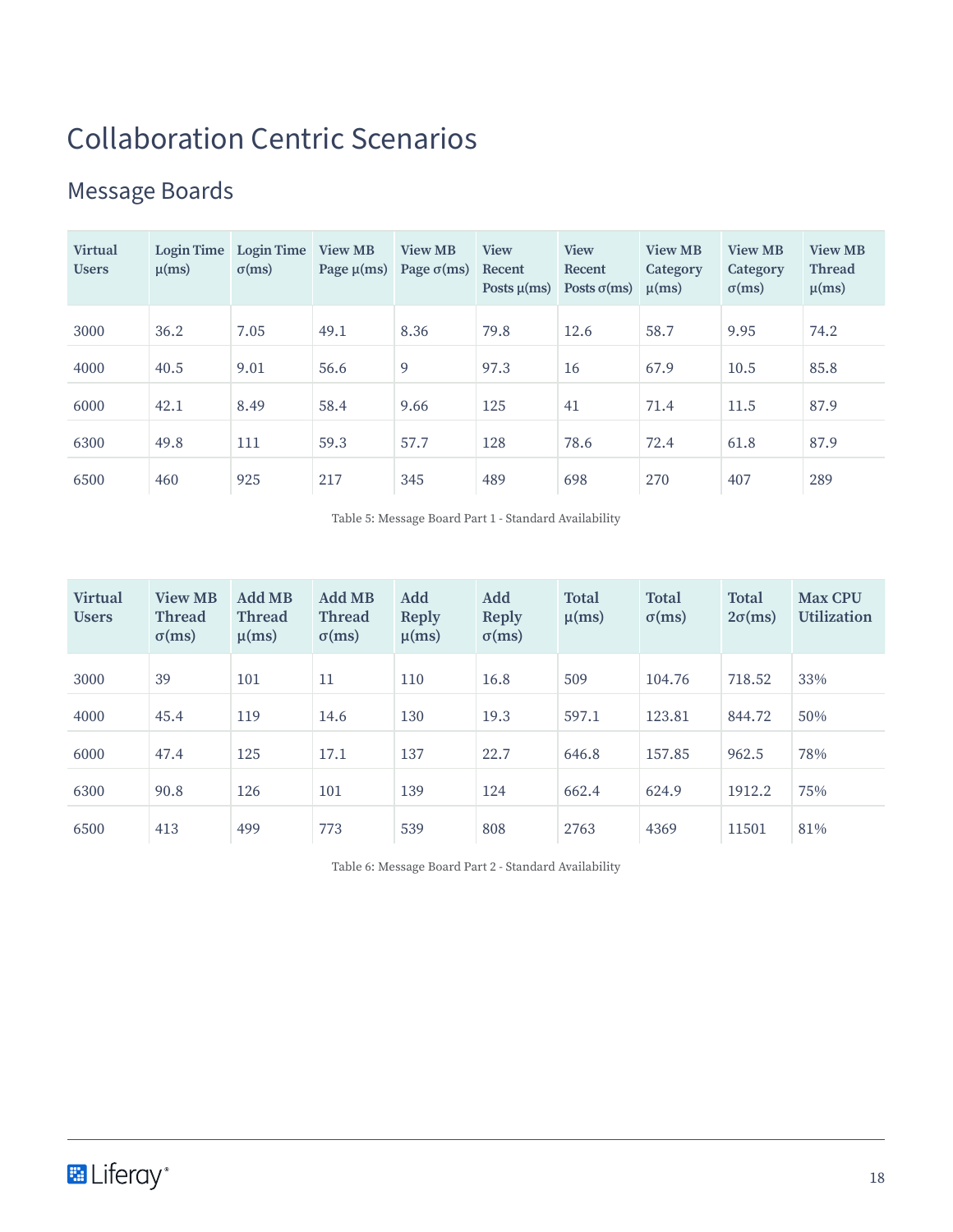| <b>Virtual</b><br><b>Users</b> | Login<br>$\mu$ (ms) | Login<br>$\sigma$ (ms) | <b>View MB</b><br>Page $\mu$ (ms) | <b>View MB</b><br>Page $\sigma$ (ms) | <b>View Recent</b><br>Posts $\mu$ (ms) | <b>View Recent</b><br>Posts $\sigma$ (ms) | <b>View MB</b><br>Category<br>$\mu$ (ms) | <b>View MB</b><br>Category<br>$\sigma$ (ms) | <b>View MB</b><br><b>Thread</b><br>$\mu$ (ms) |
|--------------------------------|---------------------|------------------------|-----------------------------------|--------------------------------------|----------------------------------------|-------------------------------------------|------------------------------------------|---------------------------------------------|-----------------------------------------------|
| 3000                           | 41.7                | 8.42                   | 55.1                              | 8.86                                 | 98.6                                   | 18.9                                      | 64.9                                     | 8.89                                        | 86.8                                          |
| 4000                           | 40.3                | 15.4                   | 53.7                              | 16.6                                 | 94.2                                   | 26.3                                      | 64.2                                     | 18.8                                        | 80.5                                          |
| 6000                           | 43.9                | 10.1                   | 57.7                              | 11.1                                 | 123                                    | 39.5                                      | 69.8                                     | 13.1                                        | 86.8                                          |
| 6300                           | 138                 | 584                    | 92.7                              | 225                                  | 333                                    | 889                                       | 122                                      | 286                                         | 122                                           |
| 6500                           | 584                 | 1390                   | 271                               | 525                                  | 1340                                   | 1910                                      | 407                                      | 681                                         | 319                                           |
| 7000                           | 821                 | 1630                   | 369                               | 630                                  | 1790                                   | 2080                                      | 550                                      | 787                                         | 418                                           |
| 8000                           | 994                 | 1720                   | 465                               | 674                                  | 1980                                   | 1970                                      | 623                                      | 796                                         | 474                                           |
| 18000                          | 1660                | 1940                   | 735                               | 734                                  | 3010                                   | 1760                                      | 945                                      | 846                                         | 776                                           |
| 20000                          | 1750                | 1870                   | 795                               | 731                                  | 3040                                   | 1690                                      | 977                                      | 809                                         | 780                                           |
| 25000                          | 2170                | 1920                   | 956                               | 734                                  | 3580                                   | 1260                                      | 1170                                     | 775                                         | 946                                           |

Table 7: Message Board Part 1 - High Availability

| <b>Virtual</b><br><b>Users</b> | <b>View MB</b><br><b>Thread</b><br>$\sigma$ (ms) | <b>Add MB</b><br><b>Thread</b><br>$\mu$ (ms) | <b>Add MB</b><br><b>Thread</b><br>$\sigma$ (ms) | Add<br><b>Reply</b><br>$\mu$ (ms) | Add<br><b>Reply</b><br>$\sigma$ (ms) | <b>Total</b><br>$\mu$ (ms) | <b>Total</b><br>$\sigma$ (ms) | <b>Total</b><br>$2\sigma$ (ms) | <b>Instance 1</b><br><b>Max CPU</b><br><b>Utilization</b> | <b>Instance 2</b><br><b>Max CPU</b><br><b>Utilization</b> |
|--------------------------------|--------------------------------------------------|----------------------------------------------|-------------------------------------------------|-----------------------------------|--------------------------------------|----------------------------|-------------------------------|--------------------------------|-----------------------------------------------------------|-----------------------------------------------------------|
| 3000                           | 47.5                                             | 124                                          | 15                                              | 134                               | 20.7                                 | 605.1                      | 128.27                        | 861.64                         | 20%                                                       | 19%                                                       |
| 4000                           | 44.6                                             | 111                                          | 14.9                                            | 122                               | 18.1                                 | 565.9                      | 154.7                         | 875.3                          | 25%                                                       | 24%                                                       |
| 6000                           | 47.3                                             | 122                                          | 18.5                                            | 135                               | 23.3                                 | 638.2                      | 162.9                         | 964                            | 41%                                                       | 40%                                                       |
| 6300                           | 232                                              | 258                                          | 694                                             | 250                               | 608                                  | 1315.7                     | 3518                          | 8351.7                         | 39%                                                       | 37%                                                       |
| 6500                           | 533                                              | 954                                          | 1580                                            | 927                               | 1520                                 | 4802                       | 8139                          | 21080                          | 51%                                                       | 45%                                                       |
| 7000                           | 628                                              | 1410                                         | 1890                                            | 1280                              | 1750                                 | 6638                       | 9395                          | 25428                          | 48%                                                       | 47%                                                       |
| 8000                           | 655                                              | 1620                                         | 1850                                            | 1480                              | 1770                                 | 7636                       | 9435                          | 26506                          | 45%                                                       | 44%                                                       |
| 18000                          | 764                                              | 2690                                         | 1890                                            | 2260                              | 1770                                 | 12076                      | 9704                          | 31484                          | 57%                                                       | 57%                                                       |
| 20000                          | 716                                              | 2670                                         | 1770                                            | 2390                              | 1700                                 | 12402                      | 9286                          | 30974                          | 44%                                                       | 41%                                                       |
| 25000                          | 716                                              | 3330                                         | 1550                                            | 2730                              | 1550                                 | 14882                      | 8505                          | 31892                          | 58%                                                       | 44%                                                       |

Table 8: Message Board Part 2 - High Availability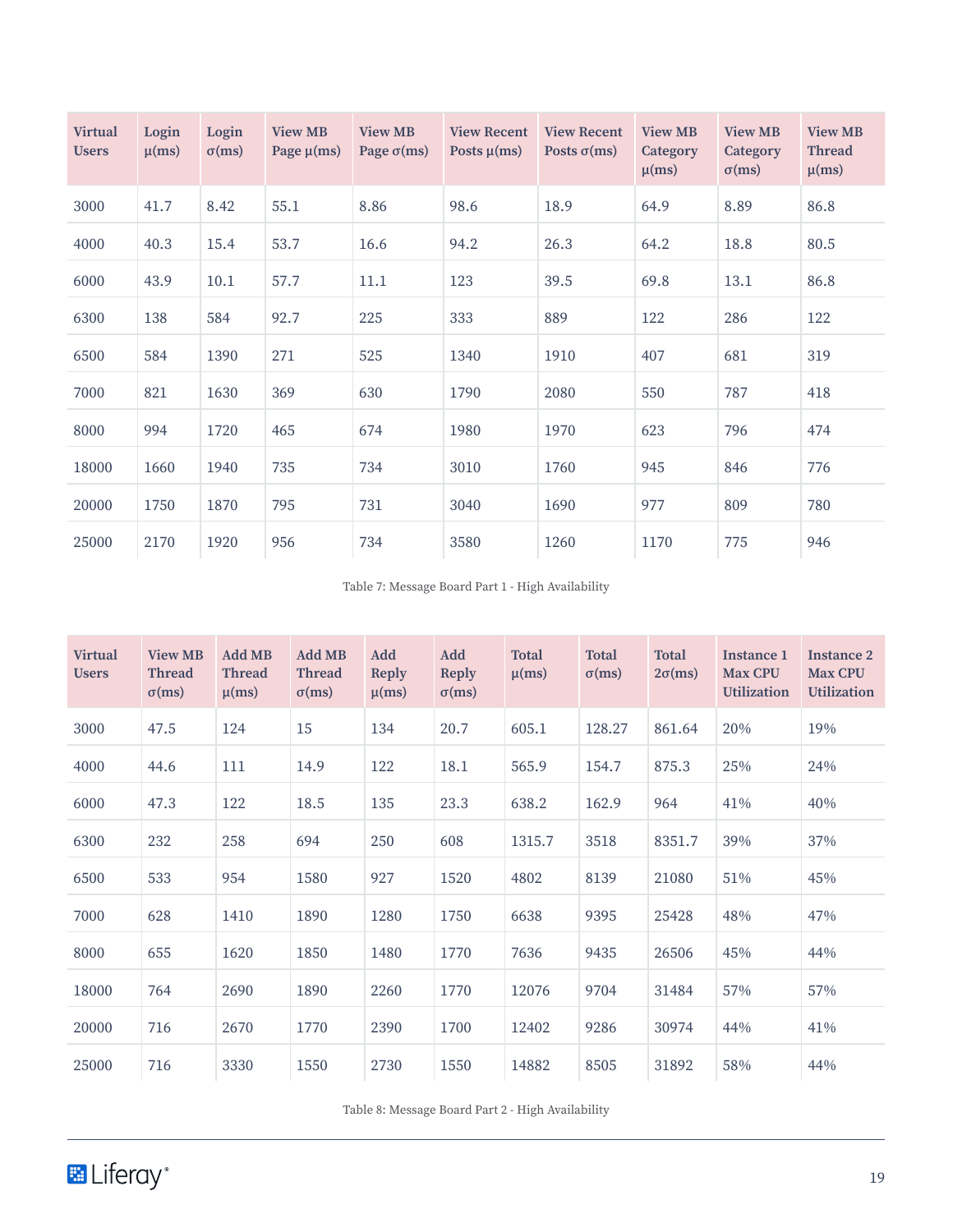

#### Message Board - Activity Time | Standard Availability

#### Message Board - Activity Time | High Availability



Figure 10: Message Board - Activity Time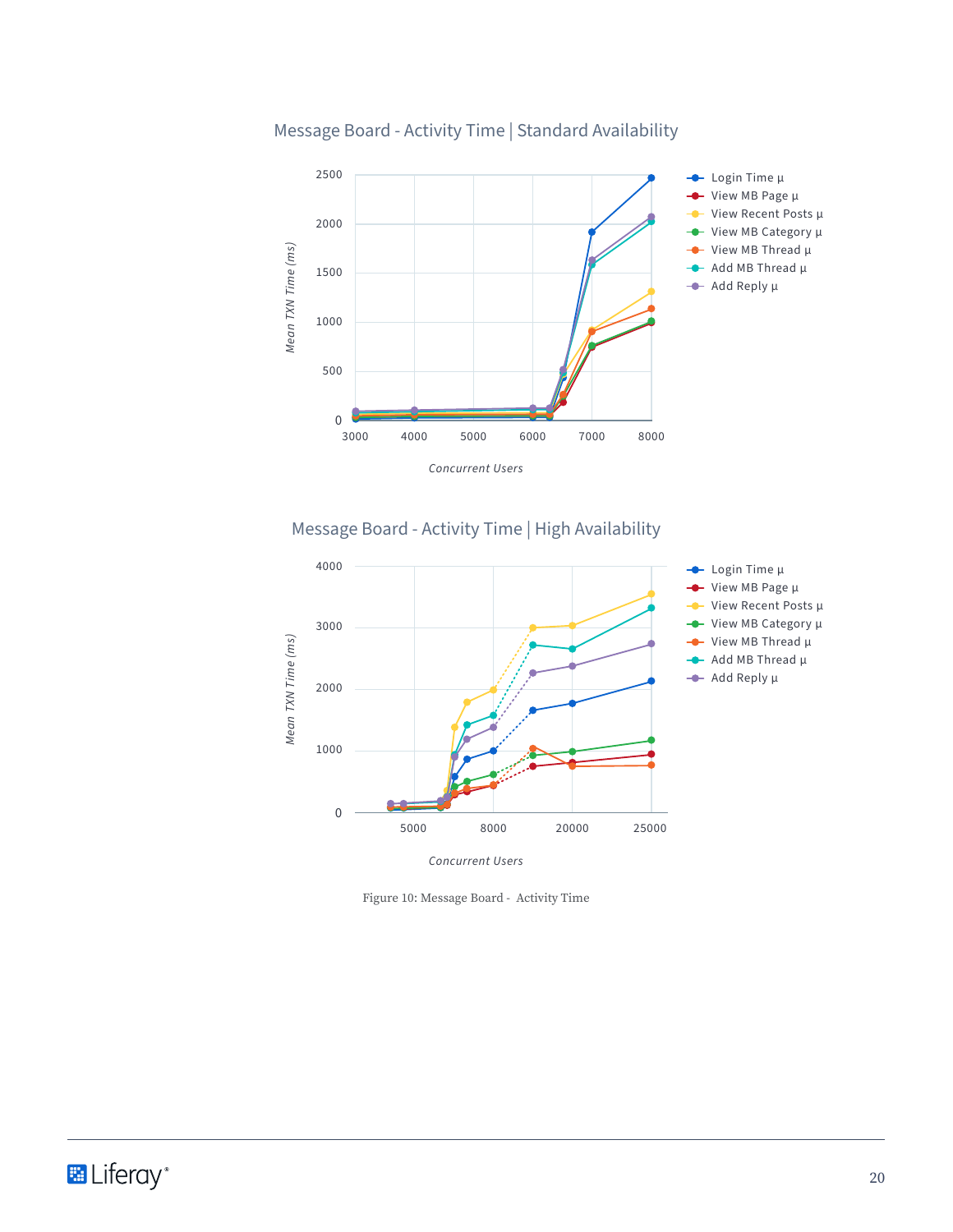### <span id="page-22-0"></span>Blogging

| <b>Virtual</b><br><b>Users</b> | Login<br>$\mu$ (ms) | Login<br>$\sigma$ (ms) | <b>View Blog</b><br>Page $\mu$ (ms) | <b>View Blog</b><br>Page $\sigma$ (ms) | <b>View Blog</b><br>Entry $\mu$ (ms) | <b>View Blog</b><br>Entry $\sigma$ (ms) | <b>Add Blog</b><br>Entry $\mu$ (ms) | <b>Add Blog</b><br>Entry $\sigma$ (ms) |
|--------------------------------|---------------------|------------------------|-------------------------------------|----------------------------------------|--------------------------------------|-----------------------------------------|-------------------------------------|----------------------------------------|
| 3000                           | 39.4                | 9.01                   | 68.2                                | 10.7                                   | 58.8                                 | 12.4                                    | 105                                 | 11.9                                   |
| 4000                           | 59.1                | 170                    | 81                                  | 89.7                                   | 75.8                                 | 112                                     | 123                                 | 142                                    |
| 4500                           | 40.8                | 28.1                   | 69.1                                | 23.5                                   | 60.5                                 | 30.5                                    | 106                                 | 31.7                                   |
| 4700                           | 123                 | 330                    | 113                                 | 158                                    | 119                                  | 198                                     | 182                                 | 272                                    |
| 4800                           | 258                 | 536                    | 186                                 | 254                                    | 205                                  | 305                                     | 294                                 | 428                                    |

Table 9: Blogging Part 1 - Standard Availability

| <b>Virtual Users</b> | <b>Add Blog</b><br>Reply $\mu$ (ms) | <b>Add Blog</b><br>Reply $\sigma$ (ms) | Total $\mu$ (ms) | Total $\sigma$ (ms) | Total $2\sigma$ (ms) | <b>Max CPU</b><br><b>Utilization</b> |
|----------------------|-------------------------------------|----------------------------------------|------------------|---------------------|----------------------|--------------------------------------|
| 3000                 | 99.3                                | 14.4                                   | 370.7            | 58.41               | 487.52               | 50%                                  |
| 4000                 | 122                                 | 152                                    | 460.9            | 665.7               | 1792.3               | 70%                                  |
| 4500                 | 105                                 | 40.7                                   | 381.4            | 154.5               | 690.4                | 78%                                  |
| 4700                 | 194                                 | 315                                    | 731              | 1273                | 3277                 | 76%                                  |
| 4800                 | 324                                 | 488                                    | 1267             | 2011                | 5289                 | 95%                                  |

Table 10: Blogging Part 2 - Standard Availability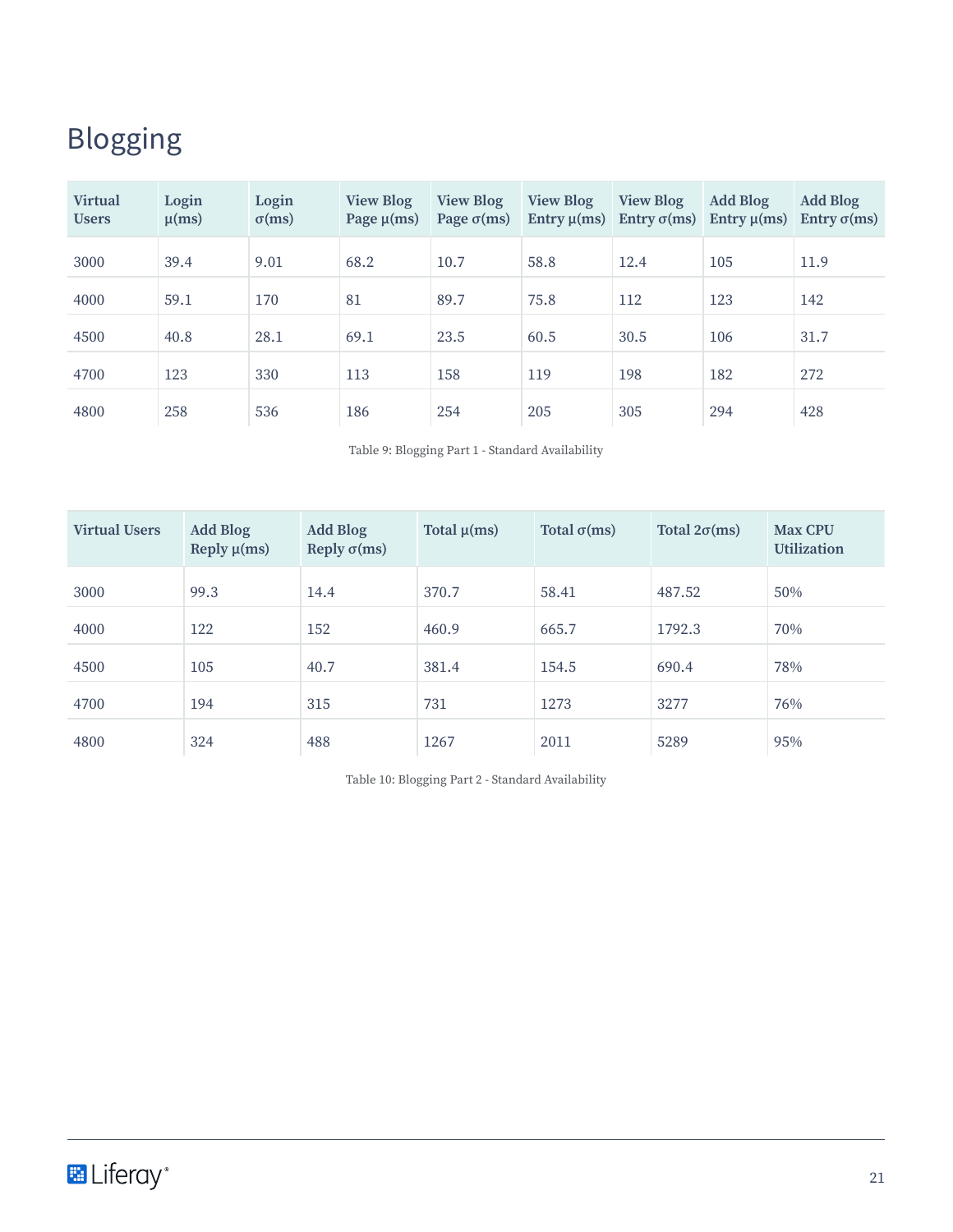| <b>Virtual</b><br><b>Users</b> | <b>Login Time</b><br>$\mu$ (ms) | <b>Login Time</b><br>$\sigma$ (ms) | <b>View Blog</b><br>Page $\mu$ (ms) | <b>View MB</b><br>Blog $\sigma$ (ms) | <b>View Blog</b><br>Entry $\mu$ (ms) | <b>View Blog</b><br>Entry $\sigma$ (ms) | <b>Add Blog</b><br>Entry $\mu$ (ms) | <b>Add Blog</b><br>Entry $\sigma$ (ms) |
|--------------------------------|---------------------------------|------------------------------------|-------------------------------------|--------------------------------------|--------------------------------------|-----------------------------------------|-------------------------------------|----------------------------------------|
| 3000                           | 41.3                            | 12.0                               | 68.4                                | 14.0                                 | 61.2                                 | 16.7                                    | 109                                 | 13.6                                   |
| 4000                           | 43.6                            | 11.3                               | 70.9                                | 12.9                                 | 63                                   | 17                                      | 112                                 | 21.4                                   |
| 4500                           | 46.7                            | 14.5                               | 62.9                                | 11.5                                 | 59.6                                 | 16.4                                    | 107                                 | 17                                     |
| 4700                           | 50                              | 18                                 | 69.1                                | 14.3                                 | 61.5                                 | 21.1                                    | 109                                 | 17.8                                   |
| 4800                           | 47.8                            | 17.2                               | 65.1                                | 16.3                                 | 61.7                                 | 19.9                                    | 111                                 | 16.1                                   |
| 5000                           | 42                              | 18.2                               | 70.6                                | 20.1                                 | 62.3                                 | 25                                      | 111                                 | 29.2                                   |
| 6000                           | 44.6                            | 17.8                               | 73.6                                | 18.5                                 | 65.3                                 | 25.9                                    | 116                                 | 24.8                                   |
| 6200                           | 44.9                            | 16.7                               | 74.4                                | 17.7                                 | 65.8                                 | 23.5                                    | 118                                 | 25.2                                   |
| 6500                           | 50.5                            | 99.2                               | 78.8                                | 57.3                                 | 71.2                                 | 72.5                                    | 123                                 | 80.2                                   |
| 7000                           | 55.8                            | 114                                | 84.1                                | 65                                   | 78.1                                 | 87.4                                    | 133                                 | 101                                    |
| 8000                           | 76.4                            | 188                                | 103                                 | 96.6                                 | 97.6                                 | 120                                     | 159                                 | 161                                    |
| 9000                           | 672                             | 1060                               | 379                                 | 456                                  | 385                                  | 499                                     | 621                                 | 802                                    |

Table 11: Blogging Part 1 - High Availability

| <b>Virtual</b><br><b>Users</b> | <b>Add Blog</b><br>Reply $\mu$ (ms) | <b>Add Blog</b><br>Reply $\sigma$ (ms) | Total $\mu$ (ms) | Total $\sigma$ (ms) | Total $2\sigma$ (ms) | <b>Instance 1 Max</b><br><b>CPU Utilization</b> | <b>Instance 2 Max</b><br><b>CPU Utilization</b> |
|--------------------------------|-------------------------------------|----------------------------------------|------------------|---------------------|----------------------|-------------------------------------------------|-------------------------------------------------|
| 3000                           | 100                                 | 18.8                                   | 172              | 269.4               | 710.8                | 27%                                             | 27%                                             |
| 4000                           | 108                                 | 19.2                                   | 397.5            | 81.8                | 561.1                | 40%                                             | 35%                                             |
| 4500                           | 104                                 | 20.4                                   | 380.2            | 79.8                | 539.8                | 40%                                             | 36%                                             |
| 4700                           | 107                                 | 23                                     | 396.6            | 94.2                | 585                  | 44%                                             | 40%                                             |
| 4800                           | 108                                 | 21.3                                   | 393.6            | 90.8                | 575.2                | 40%                                             | 44%                                             |
| 5000                           | 107                                 | 28.2                                   | 392.9            | 120.7               | 634.3                | 42%                                             | 43%                                             |
| 6000                           | 120                                 | 28.9                                   | 419.5            | 115.9               | 651.3                | 53%                                             | 46%                                             |
| 6200                           | 118                                 | 26.8                                   | 421.1            | 109.9               | 640.9                | 58%                                             | 60%                                             |
| 6500                           | 128                                 | 114                                    | 451.5            | 423.2               | 1297.9               | 59%                                             | 50%                                             |
| 7000                           | 137                                 | 125                                    | 488              | 492.4               | 1472.8               | 66%                                             | 61%                                             |
| 8000                           | 201                                 | 201                                    | 637              | 766.6               | 2170.2               | 70%                                             | 72%                                             |
| 9000                           | 776                                 | 973                                    | 2833             | 3790                | 10413                | 83%                                             | 97%                                             |

Table 12: Blogging Part 2 - High Availability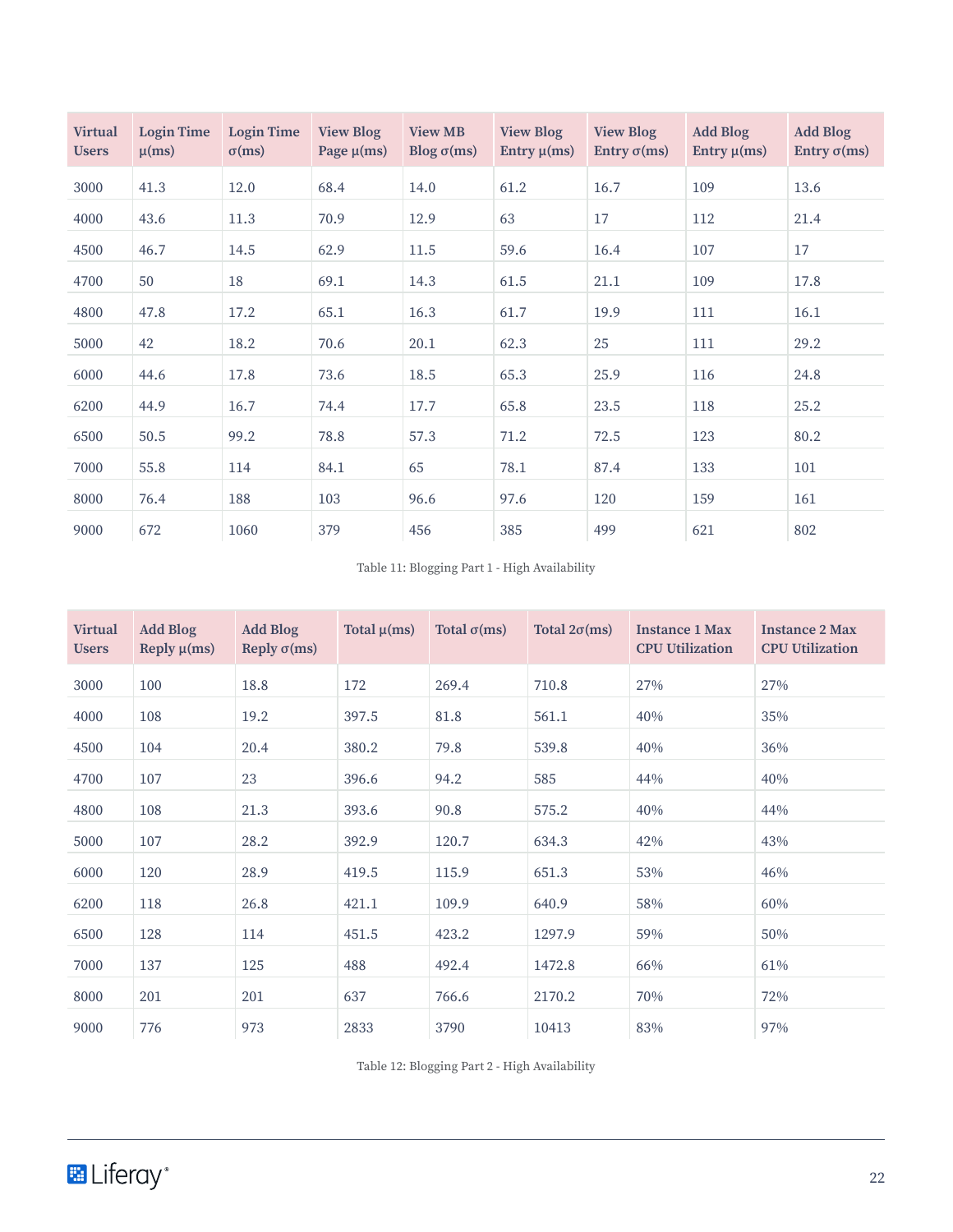<span id="page-24-0"></span>

Figure 11: Blogging | All Tests - Total Time

### Content and Document Management Test Results

| <b>Virtual</b><br><b>Users</b> | <b>Login Time</b><br>$\mu$ (ms) | <b>Login Time</b><br>$\sigma$ (ms) | <b>View Folder</b><br>$\mu$ (ms) | <b>View Folder</b><br>$\sigma$ (ms) | <b>View File</b><br>$\mu$ (ms) | <b>View File</b><br>$\sigma$ (ms) | Download<br>File $\mu$ (ms) | Download<br>File $\sigma$ (ms) |
|--------------------------------|---------------------------------|------------------------------------|----------------------------------|-------------------------------------|--------------------------------|-----------------------------------|-----------------------------|--------------------------------|
| 4500                           | 43                              | 8.62                               | 108                              | 28.5                                | 45.7                           | 9.17                              | 14                          | 4.94                           |
| 5000                           | 42.9                            | 14.4                               | 108                              | 33.9                                | 45.5                           | 14.1                              | 13.5                        | 7.01                           |
| 6000                           | 44.1                            | 14                                 | 114                              | 39                                  | 46.9                           | 13.5                              | 14.6                        | 14                             |
| 6500                           | 57.1                            | 169                                | 130                              | 122                                 | 53.9                           | 77.5                              | 19                          | 67.5                           |
| 6800                           | 46.8                            | 18.7                               | 125                              | 53.9                                | 49.4                           | 17.8                              | 14.4                        | 7.57                           |

Table 13: Document Management Part 1 - Standard Availability

| <b>Virtual Users</b> | Upload File $\mu$ (ms) Upload File $\sigma$ (ms) |      | Total $\mu$ (ms) | Total $\sigma$ (ms) | Total $2\sigma$ (ms) | <b>Max CPU Utilization</b> |
|----------------------|--------------------------------------------------|------|------------------|---------------------|----------------------|----------------------------|
| 4500                 | 173                                              | 34.6 | 383.7            | 85.83               | 555.36               | 55%                        |
| 5000                 | 173                                              | 43.7 | 382.9            | 113.11              | 609.12               | 60%                        |
| 6000                 | 184                                              | 50.6 | 403.6            | 131.1               | 665.8                | 69%                        |
| 6500                 | 211                                              | 197  | 471              | 633                 | 1737                 | 80%                        |
| 6800                 | 202                                              | 73.3 | 437.6            | 171.27              | 780.14               | 81%                        |

Table 14: Document Management Part 2 - Standard Availability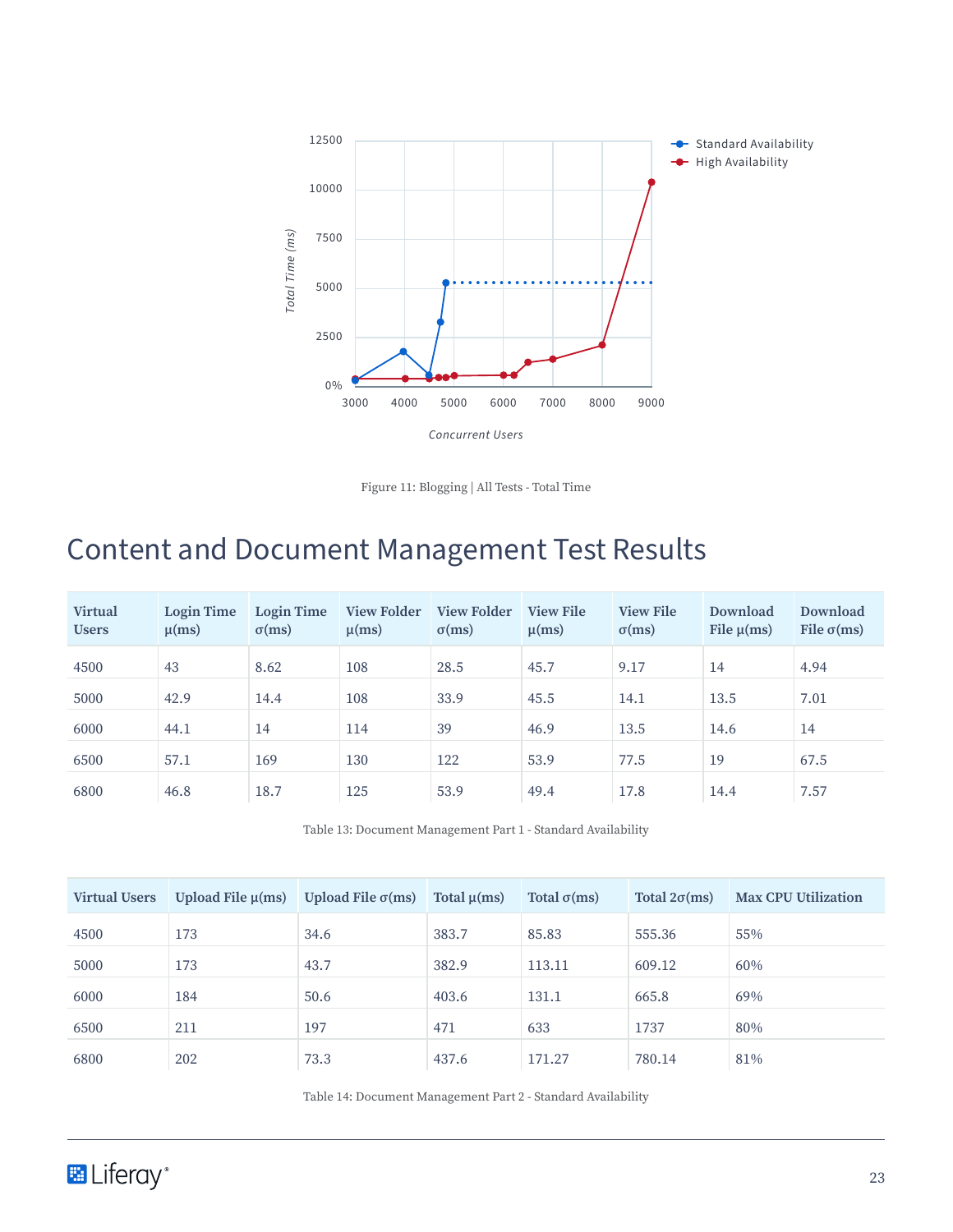| <b>Virtual</b><br><b>Users</b> | <b>Login Time</b><br>$\mu$ (ms) | Login Time<br>$\sigma$ (ms) | $\mu$ (ms) | View Folder View Folder<br>$\sigma$ (ms) | <b>View File</b><br>$\mu$ (ms) | <b>View File</b><br>$\sigma$ (ms) | <b>Download</b><br>File $\mu$ (ms) | Download<br>File $\sigma$ (ms) |
|--------------------------------|---------------------------------|-----------------------------|------------|------------------------------------------|--------------------------------|-----------------------------------|------------------------------------|--------------------------------|
| 4500                           | 47                              | 7.69                        | 114        | 30.3                                     | 48.4                           | 8.8                               | 15                                 | 4.77                           |
| 5000                           | 52.2                            | 9.39                        | 134        | 36.7                                     | 54.2                           | 10.4                              | 15.8                               | 5.3                            |
| 6000                           | 53                              | 28.6                        | 133        | 45.8                                     | 54.6                           | 22.2                              | 16.2                               | 12.7                           |
| 6500                           | 55.6                            | 47.1                        | 146        | 63.2                                     | 58                             | 34.7                              | 17.6                               | 24.8                           |
| 6800                           | 54.6                            | 31.1                        | 143        | 54.2                                     | 55.6                           | 23.6                              | 17.1                               | 15.9                           |
| 7000                           | 48.8                            | 22.6                        | 126        | 45.9                                     | 50.6                           | 19.2                              | 15.6                               | 11.3                           |
| 7500                           | 52.5                            | 28.3                        | 145        | 58.1                                     | 55.4                           | 26.6                              | 16.5                               | 15.6                           |
| 8000                           | 47.6                            | 13.2                        | 127        | 40                                       | 49.7                           | 13.5                              | 15.1                               | 6.53                           |
| 8500                           | 48                              | 19.7                        | 133        | 47.1                                     | 50.9                           | 17.5                              | 15.9                               | 8.68                           |
| 9200                           | 47.1                            | 36.1                        | 137        | 60.5                                     | 50.5                           | 27.3                              | 15.8                               | 13                             |
| 9500                           | 52.8                            | 38.2                        | 153        | 71.6                                     | 55.7                           | 29.2                              | 17.1                               | 14.8                           |
| 9900                           | 50.9                            | 17.9                        | 158        | 72.6                                     | 54.1                           | 18.9                              | 16.4                               | 7.75                           |
| 10000                          | 294                             | 584                         | 577        | 580                                      | 182                            | 260                               | 105                                | 213                            |
| 12000                          | 836                             | 1060                        | 919        | 734                                      | 389                            | 417                               | 304                                | 379                            |
| 16000                          | 1080                            | 1180                        | 1080       | 737                                      | 502                            | 478                               | 320                                | 399                            |
| 18000                          | 826                             | 985                         | 936        | 674                                      | 470                            | 451                               | 338                                | 387                            |
| 21000                          | 1580                            | 1230                        | 1440       | 599                                      | 710                            | 487                               | 437                                | 433                            |

Table 15: Document Management Part 1 - High Availability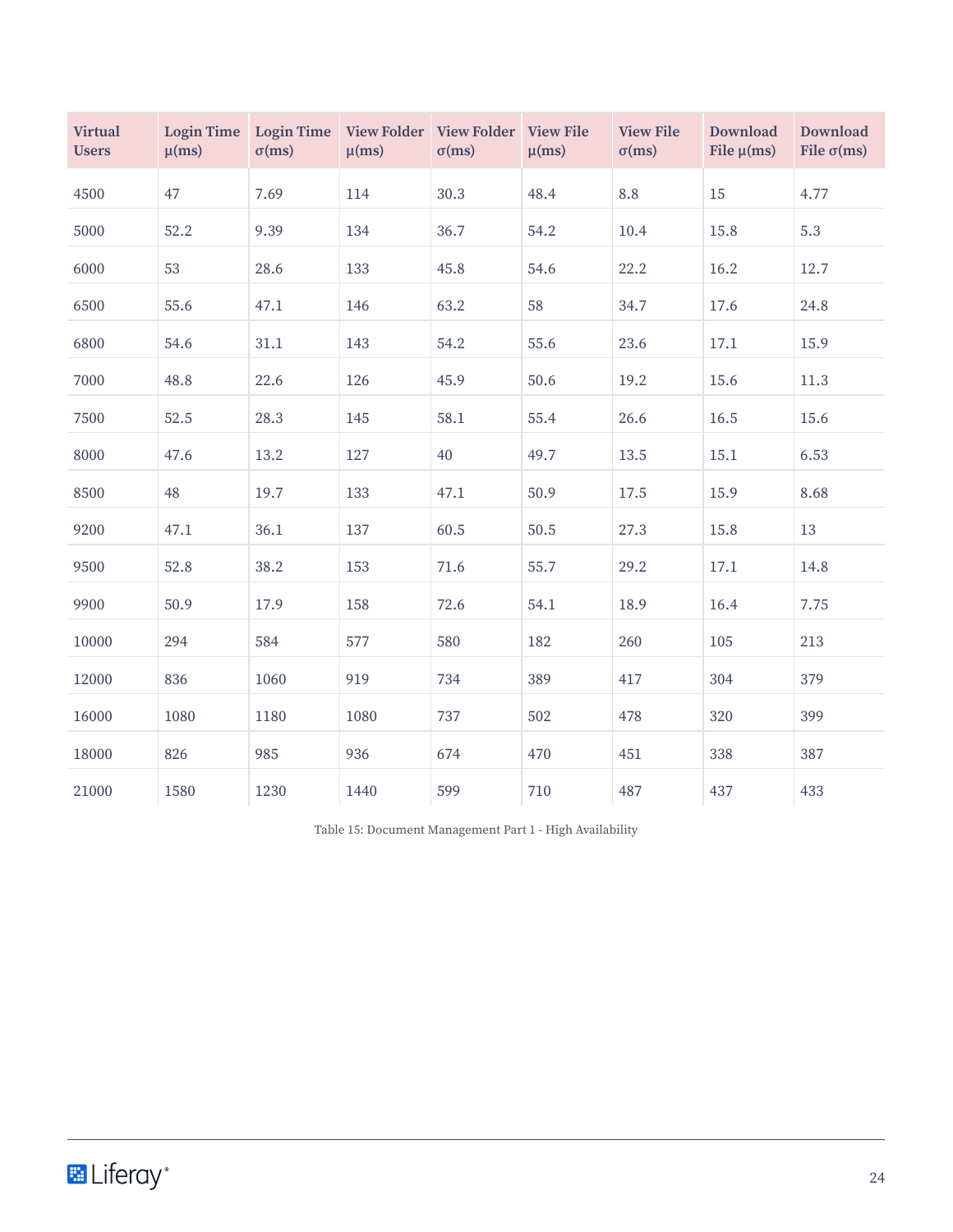| <b>Virtual Users</b> | <b>Upload File</b><br>$\mu$ (ms) | <b>Upload File</b><br>$\sigma$ (ms) | Total $\mu$ (ms) | Total $\sigma$ (ms) | Total $2\sigma$ (ms) | <b>Instance 1</b><br><b>Max CPU</b><br><b>Utilization</b> | <b>Instance 2</b><br><b>Max CPU</b><br><b>Utilization</b> |
|----------------------|----------------------------------|-------------------------------------|------------------|---------------------|----------------------|-----------------------------------------------------------|-----------------------------------------------------------|
| 4500                 | 185                              | 34.7                                | 409.4            | 86.26               | 581.92               | 29%                                                       | 34%                                                       |
| 5000                 | 212                              | 42.5                                | 468.2            | 104.29              | 676.78               | 37%                                                       | 35%                                                       |
| 6000                 | 214                              | 57.6                                | 470.8            | 166.9               | 804.6                | 48%                                                       | 42%                                                       |
| 6500                 | 235                              | 86.2                                | 512.2            | 256                 | 1024.2               | 45%                                                       | 53%                                                       |
| 6800                 | 229                              | 70                                  | 499.3            | 194.8               | 888.9                | 42%                                                       | 55%                                                       |
| 7000                 | 206                              | 57.7                                | 447              | 156.7               | 760.4                | 43%                                                       | 43%                                                       |
| 7500                 | 235                              | 76.1                                | 504.4            | 204.7               | 913.8                | 54%                                                       | 53%                                                       |
| 8000                 | 208                              | 46.9                                | 447.4            | 120.13              | 687.66               | 50%                                                       | 54%                                                       |
| 8500                 | 216                              | 58.2                                | 463.8            | 151.18              | 766.16               | 46%                                                       | 52%                                                       |
| 9200                 | 218                              | 76                                  | 468.4            | 212.9               | 894.2                | 55%                                                       | 54%                                                       |
| 9500                 | 247                              | 95.1                                | 525.6            | 248.9               | 1023.4               | 60%                                                       | 52%                                                       |
| 9900                 | 256                              | 99.4                                | 535.4            | 216.55              | 968.5                | 66%                                                       | 59%                                                       |
| 10000                | 917                              | 926                                 | 2075             | 2563                | 7201                 | 66%                                                       | 60%                                                       |
| 12000                | 1540                             | 1230                                | 3988             | 3820                | 7140                 | 74%                                                       | 67%                                                       |
| 16000                | 1890                             | 1280                                | 4872             | 4074                | 8664                 | 69%                                                       | 75%                                                       |
| 18000                | 1600                             | 1150                                | 4170             | 3647                | 7514                 | 80%                                                       | 70%                                                       |
| 21000                | 2420                             | 1060                                | 6587             | 3809                | 11594                | 91%                                                       | 75%                                                       |

Table 16: Document Management Part 2 - High Availability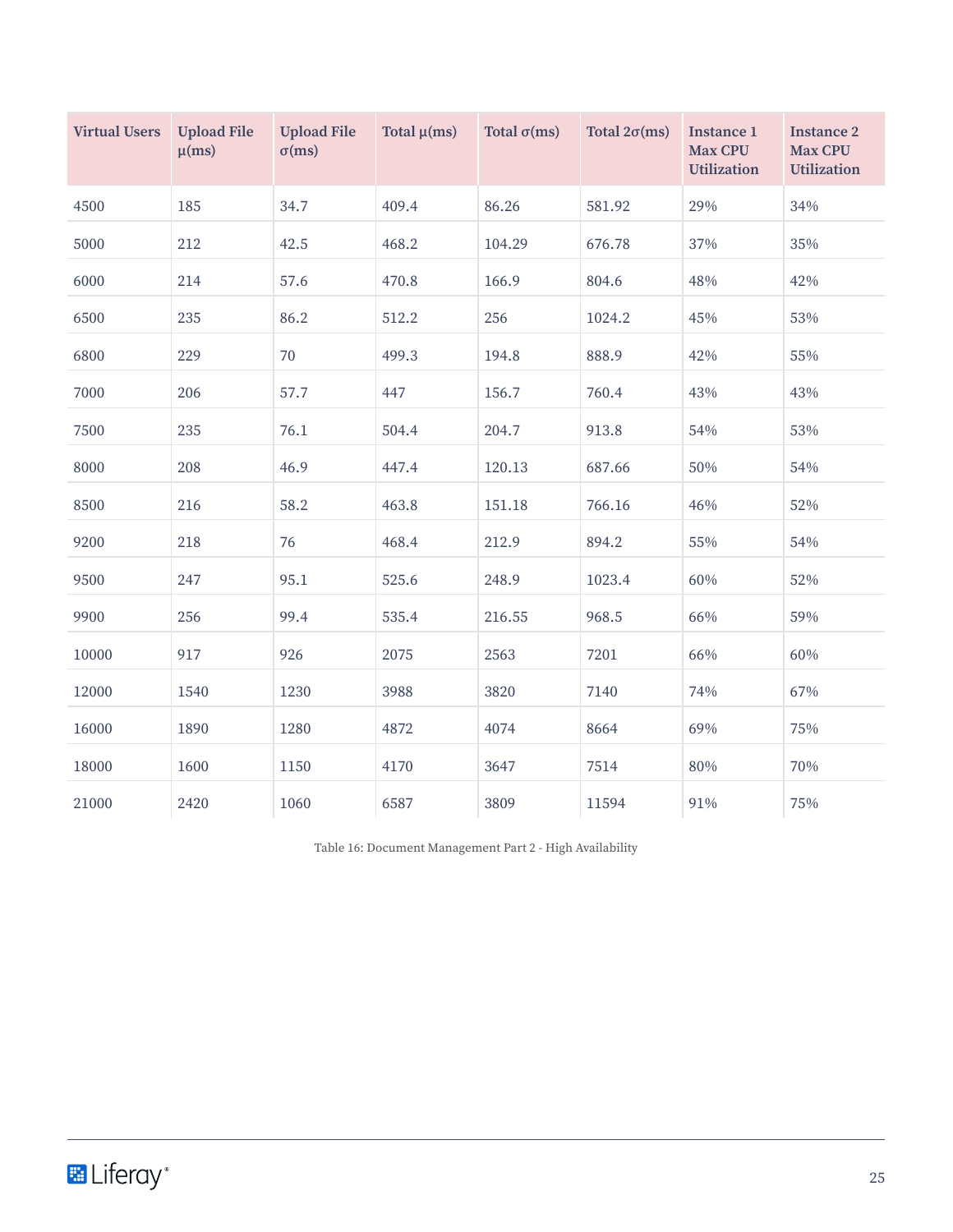#### Document Management - Activity Time | Standard Availability



#### Document Management - Activity Time | High Availability



Figure 12: Document Management - Activity Time